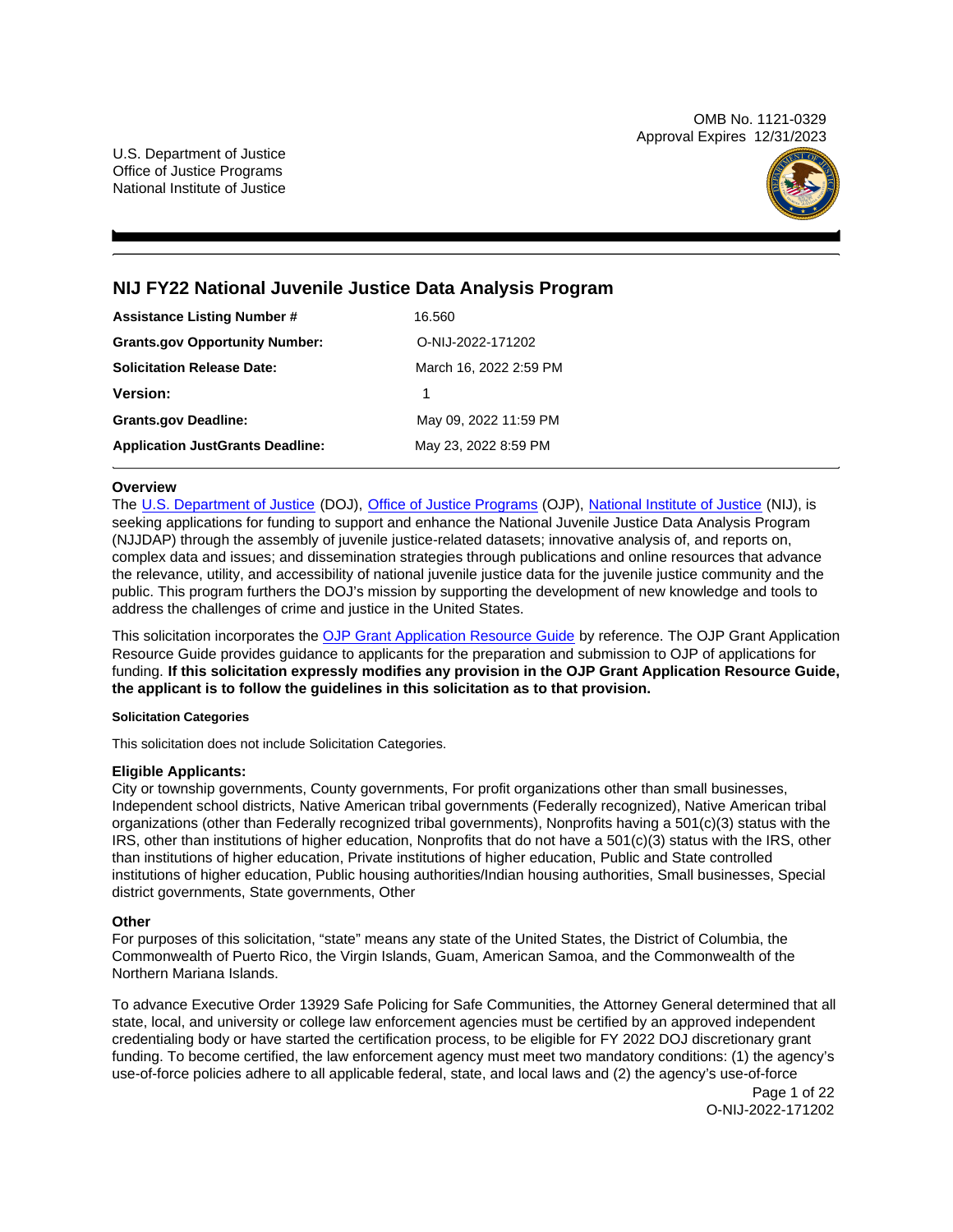<span id="page-1-0"></span>policies prohibit chokeholds except in situations where use of deadly force is allowed by law. The certification requirement also applies to law enforcement agencies receiving DOJ discretionary grant funding through a subaward. For detailed information on this certification requirement, please visit [https://cops.usdoj.gov/SafePolicingEO](https://cops.usdoj.gov/SafePolicingEO%20) to access the Standards for Certification on Safe Policing for Safe Communities, the Implementation Fact Sheet, and the List of Designated Independent Credentialing Bodies.

Foreign governments, foreign organizations, and foreign colleges and universities are not eligible to apply. Federal agencies are eligible to apply. (Any award made to a federal agency will be made as an inter-agency reimbursable agreement.)

All recipients and subrecipients (including any for-profit organization) must forgo any profit or management fee.

NIJ will consider applications under which two or more entities would carry out the federal award; however, only one entity may be the applicant. Any others must be proposed as subrecipients (subgrantees). For additional information on subawards, see the [OJP Grant Application Resource Guide.](https://www.ojp.gov/funding/Apply/Resources/Grant-App-Resource-Guide.htm)

NIJ may elect to fund applications submitted under this FY 2022 solicitation in future fiscal years, dependent on, among other considerations, the merit of the applications and the availability of appropriations.

### **Contact Information**

For technical assistance with submitting the Application for Federal Assistance standard form (SF)-424 and a Disclosure of Lobbying Activities form (SF-LLL) in [Grants.gov,](https://Grants.gov) contact the [Grants.gov](https://Grants.gov) Customer Support Hotline at 800-518-4726, 606-545-5035, [Grants.gov Customer Support,](https://www.grants.gov/web/grants/support.html) or [support@grants.gov.](mailto:support@grants.gov) The [Grants.gov](https://Grants.gov) Support Hotline operates 24 hours a day, 7 days a week, except on federal holidays.

For technical assistance with submitting the full application in DOJ's Justice Grants System (JustGrants), contact the JustGrants Service Desk at 833-872-5175 or [JustGrants.Support@usdoj.gov.](mailto:JustGrants.Support@usdoj.gov) The JustGrants Service Desk operates 5 a.m. to 9 p.m. eastern time Monday-Friday and 9 a.m. to 5 p.m. Saturday, Sunday, and Federal holidays.

For assistance with any other requirements of this solicitation, contact the OJP Response Center by telephone at 800-851-3420 or TTY: 301-240-6310 (hearing impaired only), or by email at [grants@ncjrs.gov.](mailto:grants@ncjrs.gov) The OJP Response Center hours of operation are 10:00 a.m. to 6:00 p.m., eastern time Monday–Friday, and 10:00 a.m. to 8:00 p.m. on the solicitation closing date.

### **Submission Information**

Applications will be submitted to DOJ in two steps:

**Step 1:** The applicant must submit by the [Grants.gov](https://Grants.gov) deadline the required Application for Federal Assistance standard form (SF)-424 and a Disclosure of Lobbying Activities (SF-LLL) form when they register in [Grants.gov](https://Grants.gov)  at [https://www.grants.gov/web/grants/register.html.](https://www.grants.gov/web/grants/register.html)

Beginning April 4, 2022, the Federal government will cease using the Data Universal Numbering System (DUNS) number to uniquely identify entities. At that point, entities doing business with the Federal government will use a Unique Entity Identifier (UEI) created in SAM.gov. If your entity is currently registered in SAM.gov, your UEI has already been assigned and is viewable in SAM.gov. This includes inactive registrations. If you are a new entity registering in SAM.gov, you will continue to register in SAM.gov using the DUNS number assigned by Dun and Bradstreet (D&B) until April 4, 2022. Upon completing your registration in SAM.gov, you will be assigned a UEI. For additional information, see the [Unique Entity Identifier Update](https://www.gsa.gov/about-us/organization/federal-acquisition-service/office-of-systems-management/integrated-award-environment-iae/iae-systems-information-kit/unique-entity-identifier-update) and the [OJP Grant Application Resource](https://www.ojp.gov/funding/apply/ojp-grant-application-resource-guide#unique-entity)  [Guide.](https://www.ojp.gov/funding/apply/ojp-grant-application-resource-guide#unique-entity)

**IMPORTANT:** [Grants.gov](https://Grants.gov) will transition to UEI at 11:59 p.m. eastern time (ET) on March 31, 2022.

To support this transition, DOJ will update all posted [Grants.gov](https://Grants.gov) funding opportunity packages to reflect the use of UEI.

All entities applying for DOJ funding opportunities that have a [Grants.gov](https://Grants.gov) close date after March 31, 2022, must take one of the following actions:

> Page 2 of 22 O-NIJ-2022-171202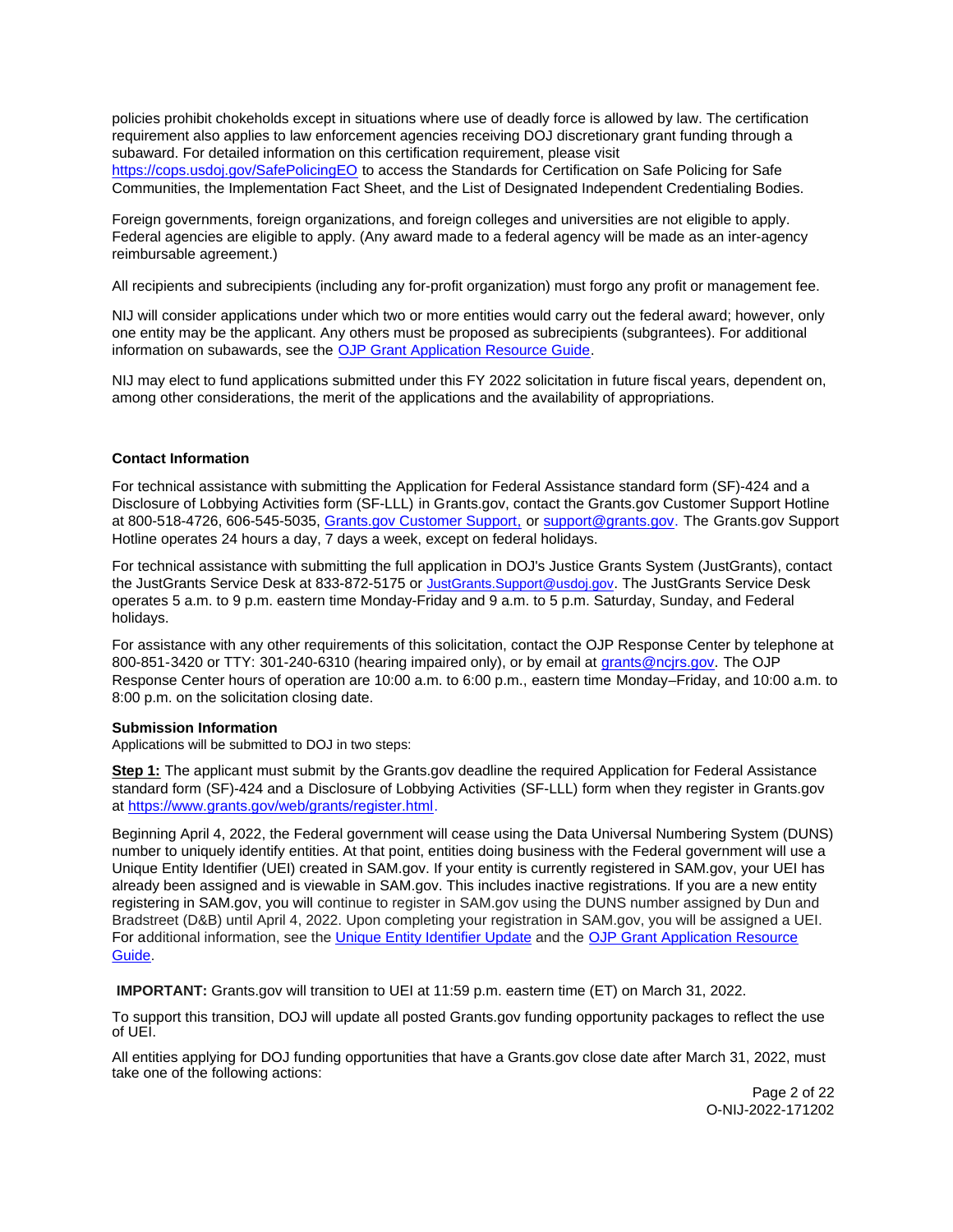1) Complete and submit the SF-424 and SF-LLL **no later than March 30, 2022, at 8:00 p.m. ET**.

 • If the SF-424 is not completed and submitted by this time, any information contained in the SF-424 will be lost during the transition.

 • If this occurs, applicants will need to re-enter their data in the new SF-424 form upon returning to [Grants.gov](https://Grants.gov) on April 1, 2022.

2) Wait until April 1, 2022, to begin and submit the [Grants.gov](https://Grants.gov) application.

**Step 2:** The applicant must then submit the **full application,** including attachments, in JustGrants at [JustGrants.usdoj.gov.](https://justicegrants.usdoj.gov/) To be considered timely, the full application must be submitted in JustGrants by the JustGrants application deadline. OJP encourages applicants to review the "How to Apply" section in the [OJP](https://www.ojp.gov/funding/apply/ojp-grant-application-resource-guide#apply)  [Grant Application Resource Guide](https://www.ojp.gov/funding/apply/ojp-grant-application-resource-guide#apply) and the [JustGrants website](https://justicegrants.usdoj.gov/news) for more information, resources, and training.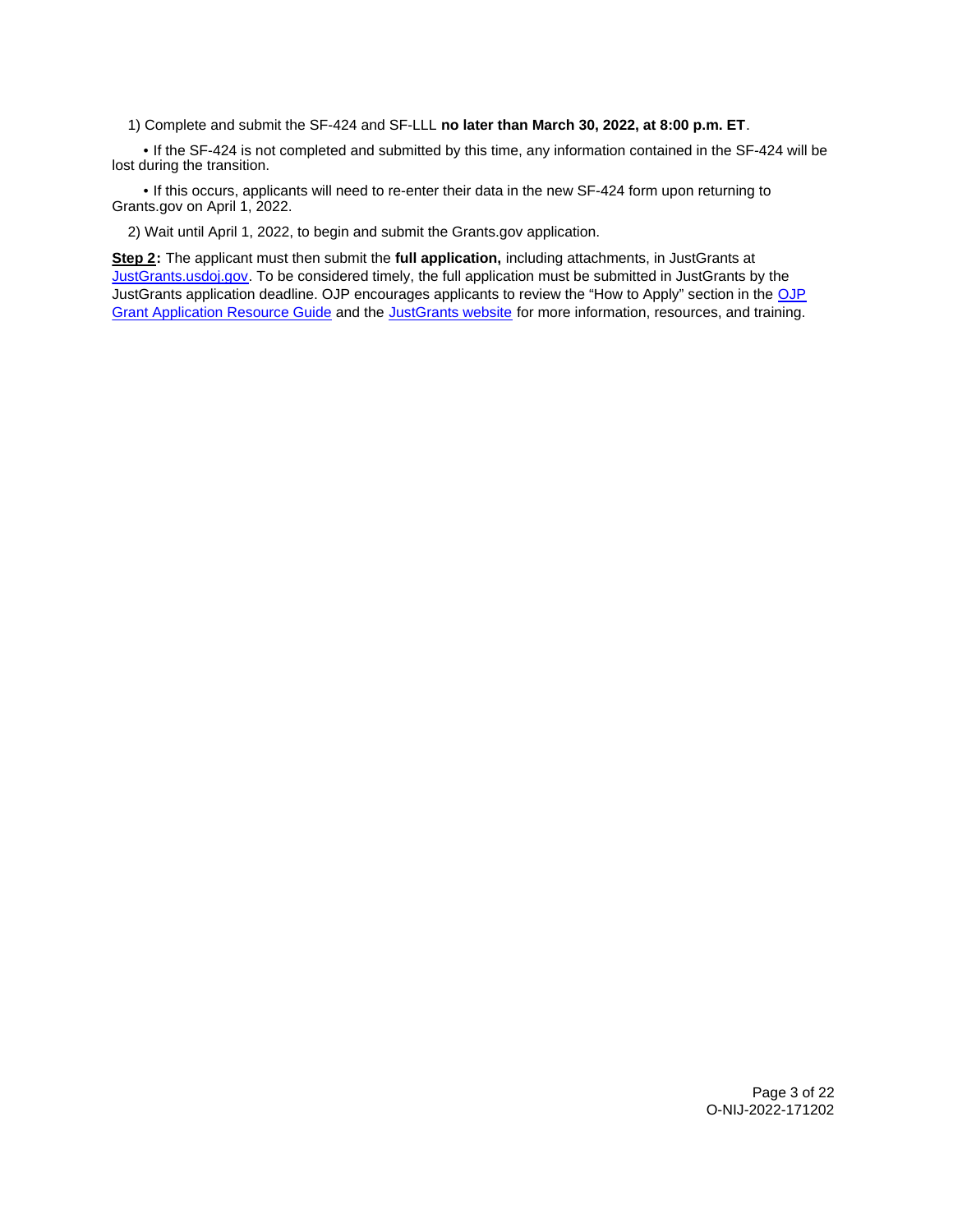# **Contents**

| <b>Contact Information</b>                                                              | $\overline{2}$   |
|-----------------------------------------------------------------------------------------|------------------|
| <b>Program Description</b>                                                              | 6                |
| Overview                                                                                | 6                |
| <b>Statutory Authority</b>                                                              | 6                |
| Specific Information                                                                    | $\,6$            |
| Goals, Objectives, Deliverables, and Timeline                                           | $\overline{7}$   |
| Federal Award Information                                                               | 8                |
| Awards, Amounts and Durations                                                           | 8                |
| <b>Continuation Funding Intent</b>                                                      | $\boldsymbol{9}$ |
| Availability of Funds                                                                   | $\boldsymbol{9}$ |
| <b>Types of Awards</b>                                                                  | $\boldsymbol{9}$ |
| Financial Management and System of Internal Controls                                    | $\boldsymbol{9}$ |
| <b>Budget Information</b>                                                               | $\boldsymbol{9}$ |
| Cost Sharing or Matching Requirement                                                    | 9                |
| Pre-agreement Costs (also known as Pre-award Costs)                                     | 9                |
| Limitation on Use of Award Funds for Employee Compensation: Waiver                      | 10               |
| Prior Approval, Planning, and Reporting of Conference/Meeting/Training Costs            | 10               |
| Costs Associated with Language Assistance (if applicable)                               | 10               |
| Maximum Dollar Amount for Each Award                                                    | 10               |
| <b>Eligibility Information</b>                                                          | 10               |
| Application and Submission Information                                                  | 10               |
| Information to Complete the Application for Federal Assistance (SF-424)                 | 10               |
| Standard Applicant Information (JustGrants 424 and General Agency Information)          | 10               |
| Proposal Abstract                                                                       | 11               |
| <b>Proposal Narrative</b>                                                               | 11               |
| Goals, Objectives, Deliverables, and Timeline                                           | 13               |
| <b>Budget and Associated Documentation</b>                                              | 13               |
| Budget Worksheet and Budget Narrative (Web-based Form)                                  | 13               |
| Indirect Cost Rate Agreement (if applicable)                                            | 13               |
| Financial Management Questionnaire (including applicant disclosure of high-risk status) | 13               |
| Disclosure of Process Related to Executive Compensation                                 | 13               |
| <b>Additional Application Components</b>                                                | 13               |
| <b>Curriculum Vitae or Resumes</b>                                                      | 13               |
| <b>Tribal Authorizing Resolution</b>                                                    | 13               |
| <b>Timeline Form</b>                                                                    | 14               |
| Letters of Support                                                                      | 14               |
| Research and Evaluation Independence and Integrity Statement                            | 14               |
| Bibliography/reference                                                                  | 14               |
| Any tools/instruments, questionnaires, tables/chart/graphs, or maps                     | 14               |
| List of Individuals in the Application                                                  | 14               |
| Human Subjects Protection                                                               | 14               |
| <b>Privacy Certificate</b>                                                              | 14               |
| Request to Use Incentives or Stipends                                                   | 14               |
| Consortium/Contractual Arrangements                                                     | 14               |
| Data Archiving Plan                                                                     | 14               |
| <b>Disclosures and Assurances</b>                                                       | 15               |
| Disclosure of Lobbying Activities                                                       | 15               |
|                                                                                         |                  |

Page 4 of 22 O-NIJ-2022-171202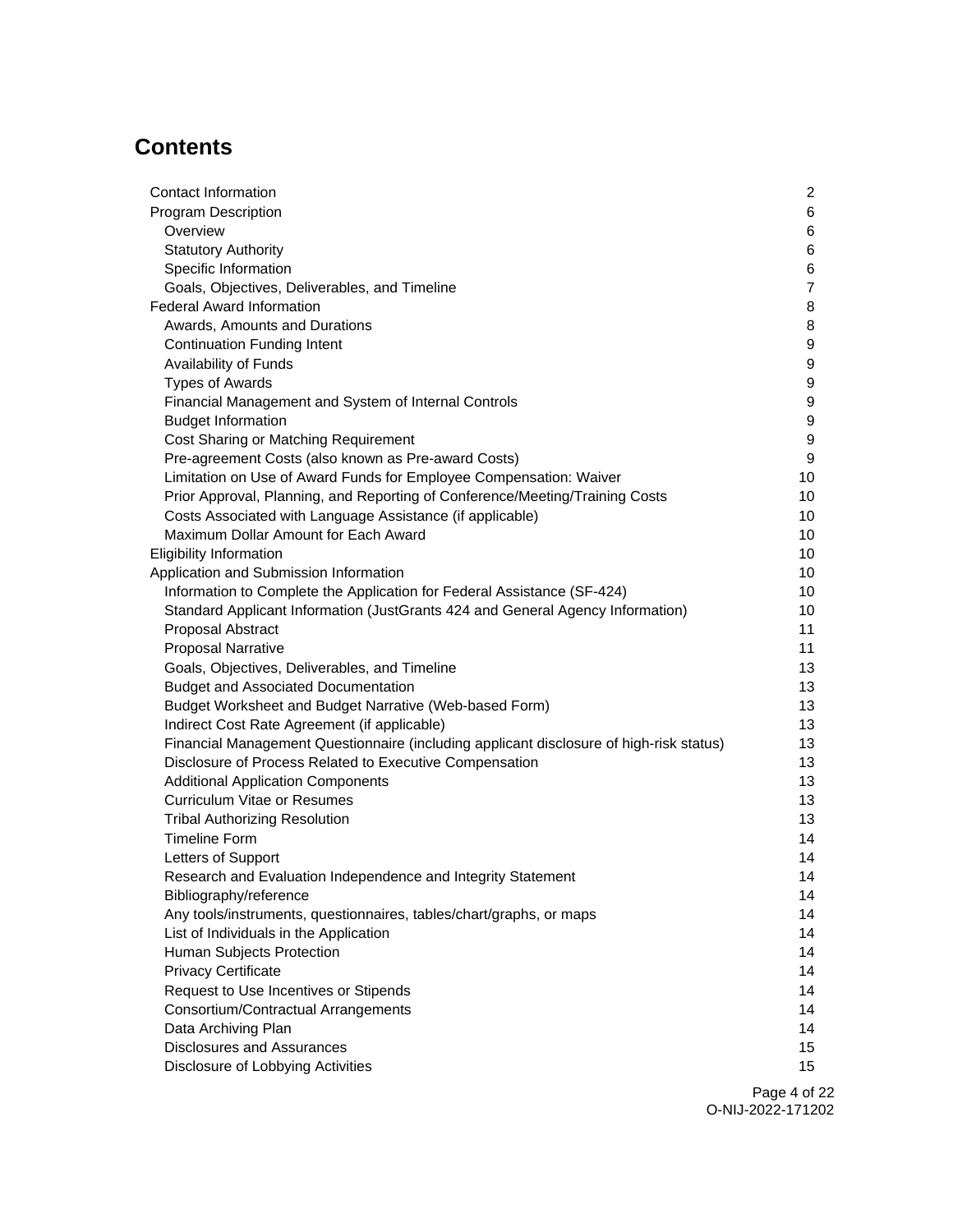| <b>DOJ Certified Standard Assurances</b>                                                       | 15 |
|------------------------------------------------------------------------------------------------|----|
| Applicant Disclosure of Duplication in Cost Items                                              | 15 |
| DOJ Certifications Regarding Lobbying; Debarment, Suspension and Other Responsibility Matters; |    |
| and Drug-Free Workplace Requirements                                                           | 15 |
| Applicant Disclosure and Justification - DOJ High Risk Grantees (if applicable)                | 15 |
| How to Apply                                                                                   | 15 |
| Submission Dates and Time                                                                      | 16 |
| <b>Experiencing Unforeseen Technical Issues</b>                                                | 16 |
| Application Review Information                                                                 | 17 |
| <b>Review Criteria</b>                                                                         | 17 |
| <b>Review Process</b>                                                                          | 18 |
| <b>Federal Award Administration Information</b>                                                | 19 |
| <b>Federal Award Notices</b>                                                                   | 19 |
| Administrative, National Policy, and Other Legal Requirements                                  | 19 |
| Information Technology (IT) Security Clauses                                                   | 19 |
| General Information about Post-Federal Award Reporting Requirements                            | 19 |
| Federal Awarding Agency Contact(s)                                                             | 19 |
| Other Information                                                                              | 19 |
| Freedom of Information and Privacy Act (5 U.S.C. 552 and 5 U.S.C. 552a)                        | 19 |
| Provide Feedback to OJP                                                                        | 19 |
| <b>Performance Measures</b>                                                                    | 19 |
| <b>Application Checklist</b>                                                                   | 20 |
| Endnotes                                                                                       | 22 |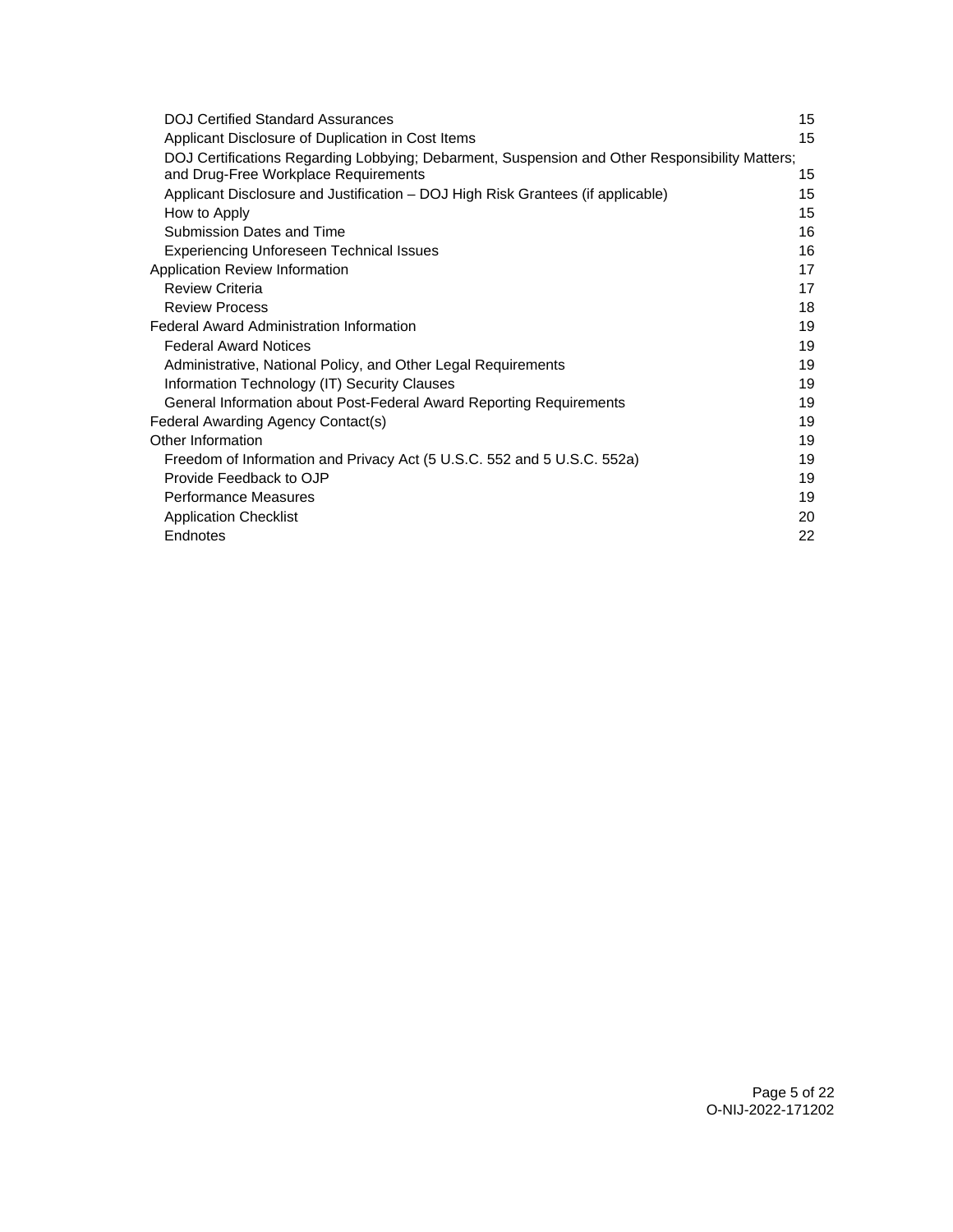# <span id="page-5-0"></span>**Program Description**

### **Overview**

OJP is committed to advancing work that promotes civil rights and racial equity, increases access to justice, supports crime victims and individuals impacted by the justice system, strengthens community safety and protects the public from crime and evolving threats, and builds trust between law enforcement and the community.

With this solicitation, NIJ, in collaboration with the Office of Juvenile Justice and Delinquency Prevention (OJJDP), seeks proposals for funding to support and enhance the National Juvenile Justice Data Analysis Program (NJJDAP) through the assembly of juvenile justice-related datasets; innovative analysis of, and reports on, complex data and issues; and dissemination strategies through publications and online resources that advance the relevance, utility, and accessibility of national juvenile justice data for the juvenile justice community and the public. The NJJDAP produces vital statistical information to the field regarding juvenile risk behaviors, juvenile victimization, juvenile offending, and the juvenile justice system's response to law-violating behavior. The successful applicant will also work collaboratively with NIJ and OJJDP to make significant advances in the way these data are analyzed and made available through new and innovative dissemination strategies and tools that facilitate access to, and use of, juvenile justice-related data to inform juvenile justice policy and practice at the federal, state, and local levels.

Among other factors in making award decisions, NIJ will consider to what degree an award will introduce new and innovative perspectives to this important area of research. NIJ will also consider how an award may broaden the pool of researchers and research entities involved in advancing the relevance, utility, and accessibility of national juvenile justice data.

Applications proposing research involving partnerships with criminal justice or other agencies should include a strong letter of support, signed by an appropriate decision-making authority from each proposed, partnering agency. A letter of support should include the partnering agency's acknowledgement that de-identified data derived from, provided to, or obtained through this project will be archived by the grant recipient with the National Archive of Criminal Justice Data (NACJD) at the conclusion of the award. Applicants and their potential partners are encouraged to review the NACJD's policies and protections at ([NACJD\)](https://www.icpsr.umich.edu/web/pages/NACJD/archiving/deposit-nij-data.html). If selected for award, grantees will be expected to have a formal agreement in place with partnering agencies by January 1, 2023. That formal agreement must include a provision to meet the data archiving requirements of the award.

In the case of partnerships that will involve the use of federal award funds by multiple partnering agencies to carry out the proposed project, only one entity/partnering agency may be the applicant (as is the case with any application submitted in response to this solicitation); any others must be proposed as subrecipients.

### **Statutory Authority**

Any awards under this solicitation would be made under statutory authority provided by a full-year appropriations act for FY 2022. As of the writing of this solicitation, the Department of Justice is operating under a short-term "Continuing Resolution"; no full-year appropriation for the Department has been enacted for FY 2022.

### **Specific Information**

NIJ seeks applications for funding to support a central, primary resource to assess, assemble, and analyze statistical data to serve the critical information needs of the juvenile justice community and the public. The successful applicant, with substantial involvement by NIJ, will implement and enhance the existing OJJDP Statistical Briefing Book website; prepare publications, including statistical bulletins and web-based data briefs; and develop relevant, new, and innovative display options and products that facilitate access to, and use by, the public of commonly requested statistical information on juvenile justice and related issues. Applicants should clearly indicate their knowledge of and capability in three specific areas: (1) the juvenile justice system in the United States; (2) the analysis of complex data sets; and (3) the production of statistical reports and web-based products. NIJ will be particularly interested in an applicant's familiarity with (1) current issues and trends in juvenile justice, risk and protective factors for delinquency, and the organization of the juvenile justice system; (2) data sets that can address these issues; (3) key constituents in the juvenile justice community and their information needs; and (4) analysis and dissemination strategies that meet the information needs of the juvenile justice community and foster greater use of juvenile justice-related data.

> Page 6 of 22 O-NIJ-2022-171202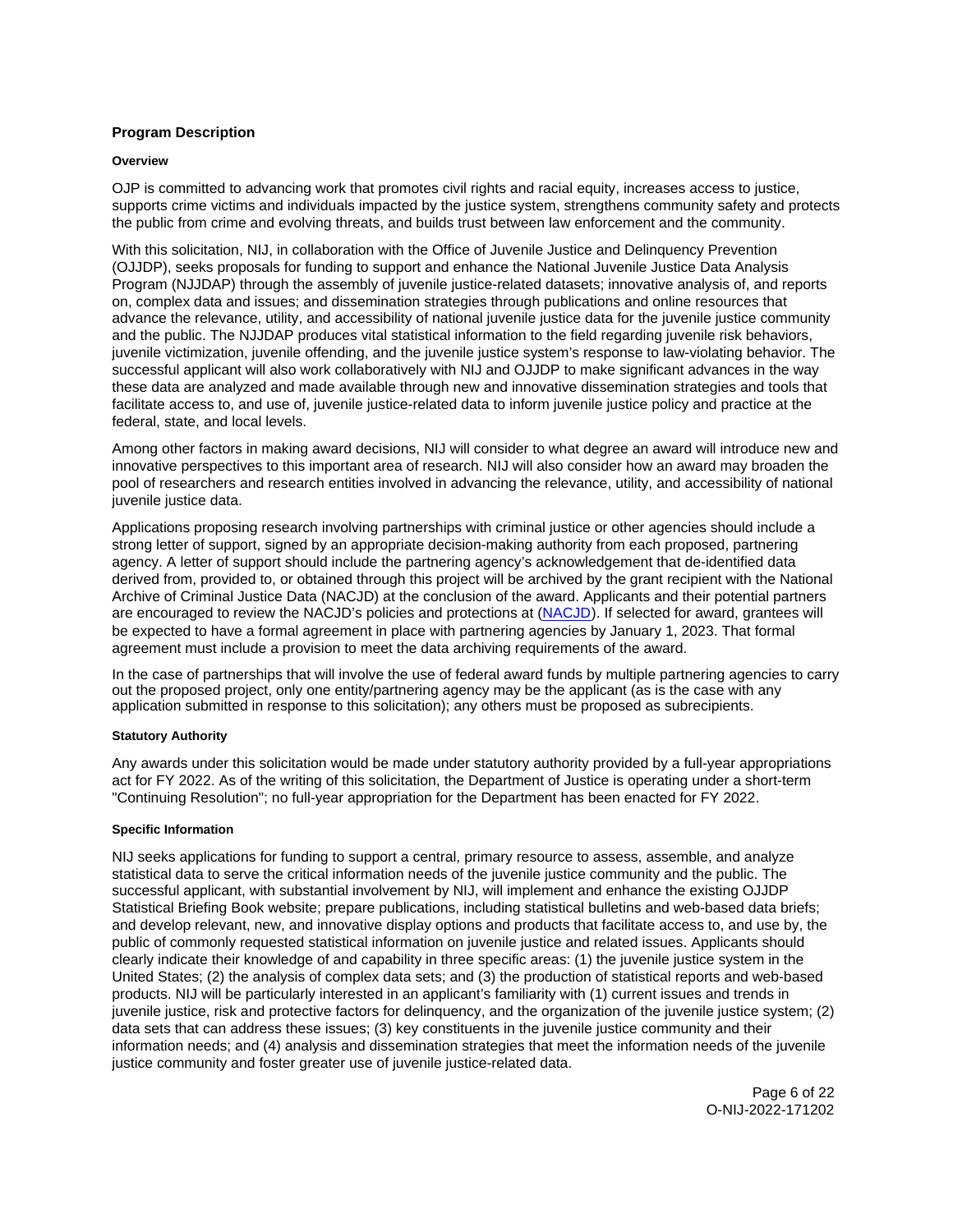<span id="page-6-0"></span>Applicants should describe their plan for the successful transition of the project between awards (i.e. learning and documenting the SBB website maintenance and update procedures, learning and documenting the SBB database structure, transferring all relevant database tables and stored procedures) and account for a transition period in their project timeline and budget. A new applicant should anticipate that a transition may occur at the beginning and end of their project period. An incumbent applicant should anticipate that a transition may occur at the end of their project period.

NIJ encourages applicants to describe their plan to seek feedback and guidance from stakeholders in the juvenile justice community on new, innovative topics, products, and data display options. NIJ also encourages applicants to seek guidance from, or partner with, other organizations to strengthen and expand their capacity to address all of the substantive, methodological, analytical, and data visualization requirements of this program. This could include, but would not be limited to, working with subrecipients to conduct data analysis activities, document data analysis procedures, and/or draft publications, data briefs, infographics, and other print and web content and tools.

### NIJ will not consider proposals that fail to provide a plan to support the current OJJDP Statistical Briefing Book web content.

### **Goals, Objectives, Deliverables, and Timeline**

### **Goals**

The goal of this program is to analyze and disseminate comprehensive statistical information on juvenile risk behaviors, juvenile victimization and offending, and the juvenile justice system's response to law-violating behavior and related issues to facilitate greater access to and use of data by the juvenile justice community and the public.

# **Objectives**

The primary objectives of this solicitation include the following:

- Identify and assess national data sets that collect information on juvenile and criminal justice, victimization, offending, risk factors, and related issues.
- Analyze, interpret, and publish available data on juvenile populations, their victimization, offending, and risk factors relevant to current juvenile justice policy and practice needs and public interest.
- Analyze, interpret, and publish information from OJJDP-sponsored statistical data collections, not limited to the Census of Juveniles in Residential Placement and the Juvenile Residential Facility Census.
- Analyze, interpret, and publish information on juveniles involved in the justice system from other national data collection programs (e.g. the FBI's National Incident-Based Reporting System [NIBRS]).
- Work with the OJJDP-sponsored National Juvenile Court Data Archive[\[1\]](#page-21-0) to disseminate juvenile court data via publications and online data analysis tools, including Easy Access to Juvenile Court Statistics[\[2\]](#page-21-0) and Easy Access to State and County Juvenile Court Case Counts.**[\[3\]](#page-21-0)**
- Update and develop new content to populate the OJJDP Statistical Briefing Book and other webpages as required by NIJ and OJJDP to inform the public, with relevant and timely juvenile justice statistical information, including data tables, charts, maps, and interactive data analysis tools.[\[4\]](#page-21-0) The successful applicant will have, or gain, familiarity with OJP's Drupal-based web content management system, which is maintained by a separate information technology vendor, and demonstrate the ability to work with a variety of analytic tools including those hosted on OJP platforms (e.g. Socrata and Tableau). The successful applicant will work closely with NIJ, OJJDP, and OJP's technology vendor to post and/or transfer all necessary files to populate statistical content on OJJDP's website. Applicants are encouraged to recommend strategies for structuring, updating, and transferring data that will increase the utility, relevancy, and timeliness of the data for the users of OJJDP's website.
- Obtain input from stakeholders in the juvenile justice community on new topics, products, or data visualizations that address unfilled information needs and develop recommendations for NIJ and OJJDP based on that input.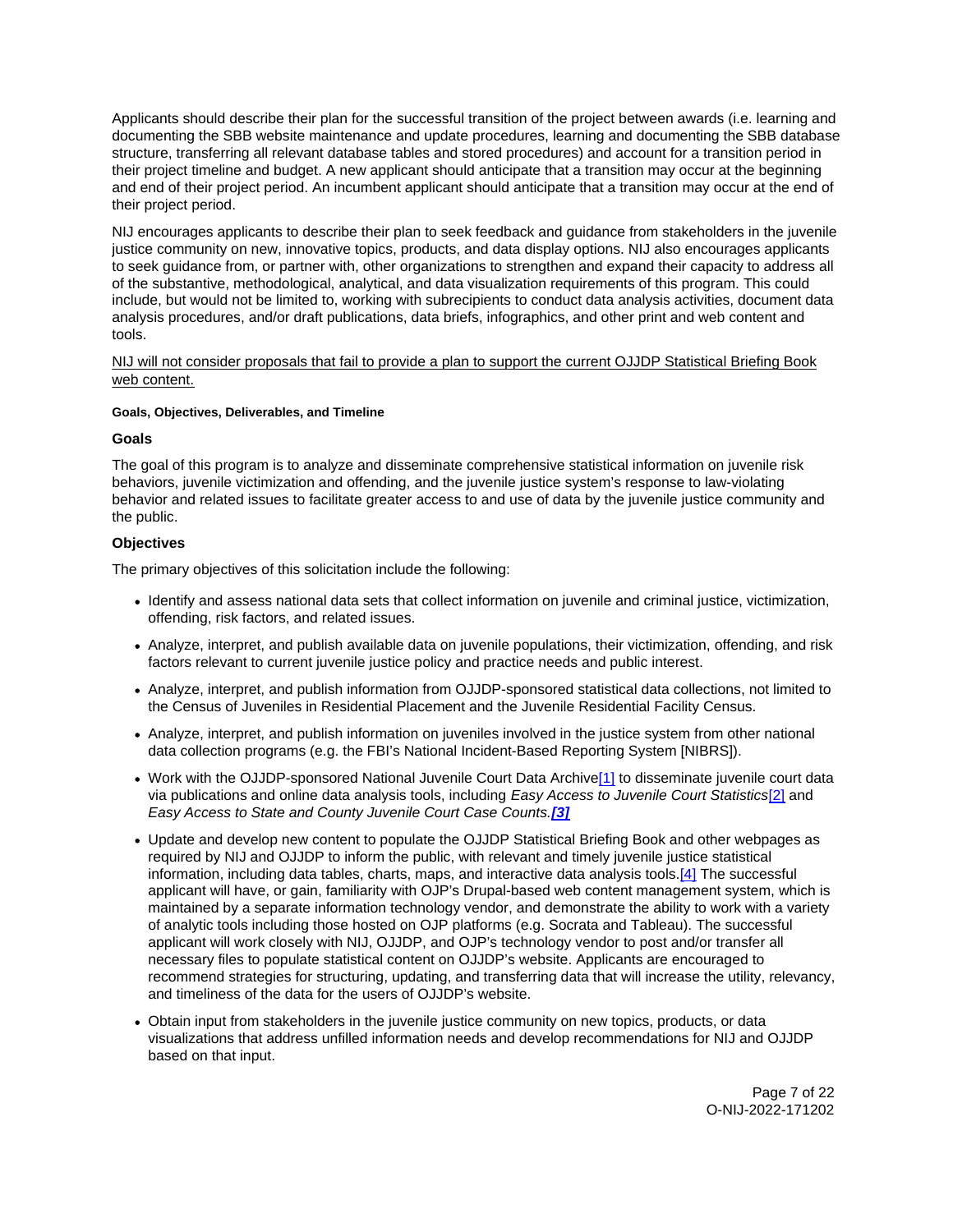- <span id="page-7-0"></span>Develop recommendations for NIJ and OJJDP to enhance users' access and experiences with juvenile justice statistical information, including but not limited to the presentation of key findings, data visualizations, and other related information on topical and program area pages.
- Respond, in coordination with NIJ and OJJDP, to information requests regarding juvenile justice-related statistics and analyses from practitioners, policymakers, media, researchers, and the public.
- Work with other federal agencies and Department of Justice grantees involved in statistical data collection activities through periodic working group meetings and collaborative projects (e.g., joint analyses, presentations, and publications).

### **Deliverables**

NIJ will expect the awardee to complete, at a minimum, the following deliverables:

- On an ongoing and timely basis, update and transfer data to populate all frequently asked questions (FAQs), data analysis tools, and other content presented on OJJDP's Statistical Briefing Book website to facilitate greater access to, and use of, data by the juvenile justice community and the public. This includes reviewing all current online content; making recommendations on changes to content; and developing a detailed timeline for updates, and/or archiving of content.
- Annually develop at least one (1) new product or data visualization that addresses an unfilled information need based on input from stakeholders in the juvenile justice community.
- Annually draft at least three (3) bulletins summarizing findings from the analysis of OJJDP-sponsored statistical data collections and other related national data collection programs in a manner accessible to juvenile justice practitioners and policymakers, with specific topics to be determined post-award in consultation with NIJ and OJJDP. NIJ encourages applicants to discuss potential topics in their applications.
- Annually develop at least five (5) web-based data briefs, infographics, and/or other data visualizations that highlight key findings from OJJDP's statistical collections that have relevance for policy and practice.
- Annually present findings from analyses of OJJDP-sponsored statistical data collections to national audiences at academic and practitioner conferences (venues to be determined in consultation with NIJ).

All publications, data briefs, infographics, and other print and web content developed under this program will be published and/or disseminated with substantial involvement by NIJ and OJJDP.

In addition to these deliverables, any recipient of an award under this solicitation will be expected to submit to the National Archive of Criminal Justice Data (NACJD) study-related documentation including, but not limited to, a user guide with information about and instructions for accessing secondary data sources analyzed for this project. This documentation, along with a description of the study, will be appear on the NACJD website to inform future efforts by others to reproduce the project's analyses and/or extend the scientific value of the data through secondary analysis.

The Goals, Objectives, and Deliverables are directly related to the performance measures that show the completed work's results, as discussed in the Application and Submission Information section.

### **Federal Award Information**

### **Solicitation Categories**

This solicitation does not include Solicitation Categories.

**Awards, Amounts and Durations** 

36 **Solicitation** 

**Anticipated Number of Awards Period of Performance Start Date**  1 1/1/23 12:00 AM

**Period of Performance Duration (Months) Anticipated Total Amount to be Awarded Under**  \$2,400,000.00

> Page 8 of 22 O-NIJ-2022-171202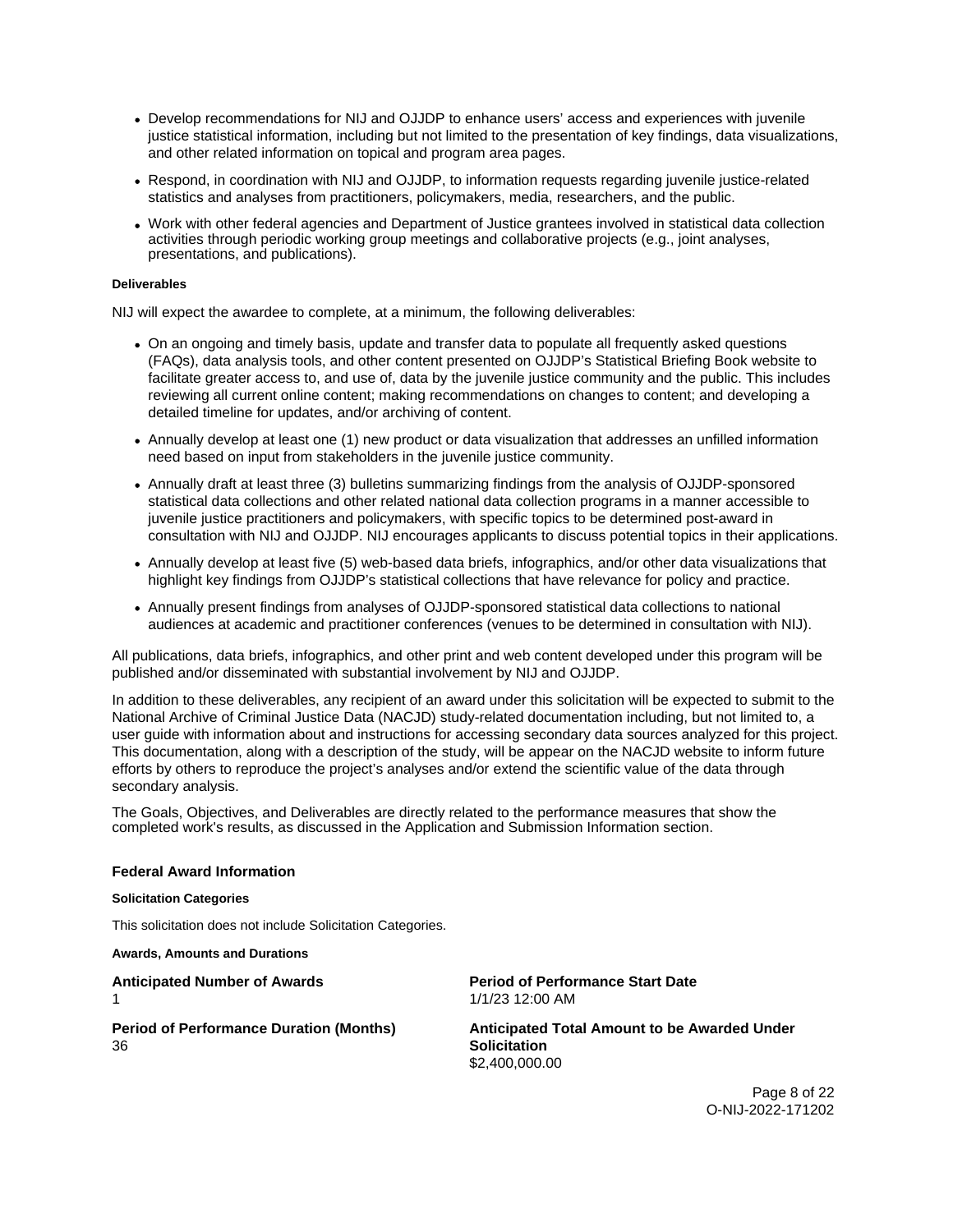### **Additional Information**

Please see Maximum Dollar Amount for Each Award section below.

#### <span id="page-8-0"></span>**Continuation Funding Intent**

NIJ may, in certain cases, provide additional funding in future years to awards made under this solicitation through continuation awards. NIJ will consider, among other factors, NIJ's strategic priorities, a recipient's overall management of the award, and the award-funded work's progress, when making continuation award decisions.

#### **Availability of Funds**

This solicitation, and awards (if any are made) under this solicitation, are subject to the availability of appropriated funds and to any modifications or additional requirements that may be imposed by the agency or by law. In addition, nothing in this solicitation is intended to, and does not, create any right or benefit, substantive or procedural, enforceable at law or in equity by any party against the United States, its departments, agencies, or entities, its officers, employees, or agents, or any other person.

### **Types of Awards**

NIJ expects to make awards under this solicitation as cooperative agreements, which provide for OJP to have substantial involvement in carrying out award activities. See the "Administrative, National Policy, and Other Legal Requirements" section of the [OJP Grant Application Resource Guide](https://www.ojp.gov/funding/apply/ojp-grant-application-resource-guide#administrative) for additional information.

#### **Financial Management and System of Internal Controls**

Award recipients and subrecipients (including recipients or subrecipients that are pass-through entities) must, as described in the Part 200 Uniform Requirements as set out at 2 C.F.R. 200.303, comply with standards for financial and program management. See the [OJP Grant Application Resource Guide](https://www.ojp.gov/funding/apply/ojp-grant-application-resource-guide#fm-internal-controls) for additional information.

#### **Budget Information**

If the applicant is proposing a project that reasonably could be conducted in discrete phases, with each phase resulting in completion of one or more significant, defined milestones, then NIJ strongly recommends that the applicant structure the application — specifically including the narrative, expected scholarly products, timelines/milestones, and budget worksheet and budget narrative — to clearly define each phase. (This is particularly the case if the applicant proposes a project that will exceed — in cost or the length of the period of performance — the amount or length of time anticipated for an individual award (or awards) under this solicitation.) Given limitations on the availability to NIJ of funds for awards for research, development, and evaluation, this information will assist NIJ in considering whether partial funding of applications would be productive. (If, in FY 2022, NIJ elects to fund only certain phases of a proposed project, the expected scholarly products from the partial-funding award may, in some cases, vary from those described above.)

NIJ may elect to fund applications submitted under this FY 2022 solicitation in future fiscal years, dependent on, among other considerations, the merit of the applications and on the availability of appropriations.

What will not be funded:

- Applications primarily to purchase equipment, materials, or supplies. (A budget may include these items if they are necessary to conduct research, development, demonstration, evaluation, or analysis.)
- Applications that are not responsive to the purposes of this specific solicitation.
- Applications that fail to provide a plan to support the current OJJDP Statistical Briefing Book web content.

### **Cost Sharing or Matching Requirement**

See "Cofunding" paragraph under "Budget and Associated Documentation"" in the "Application and Submission Information" section.

### **Pre-agreement Costs (also known as Pre-award Costs)**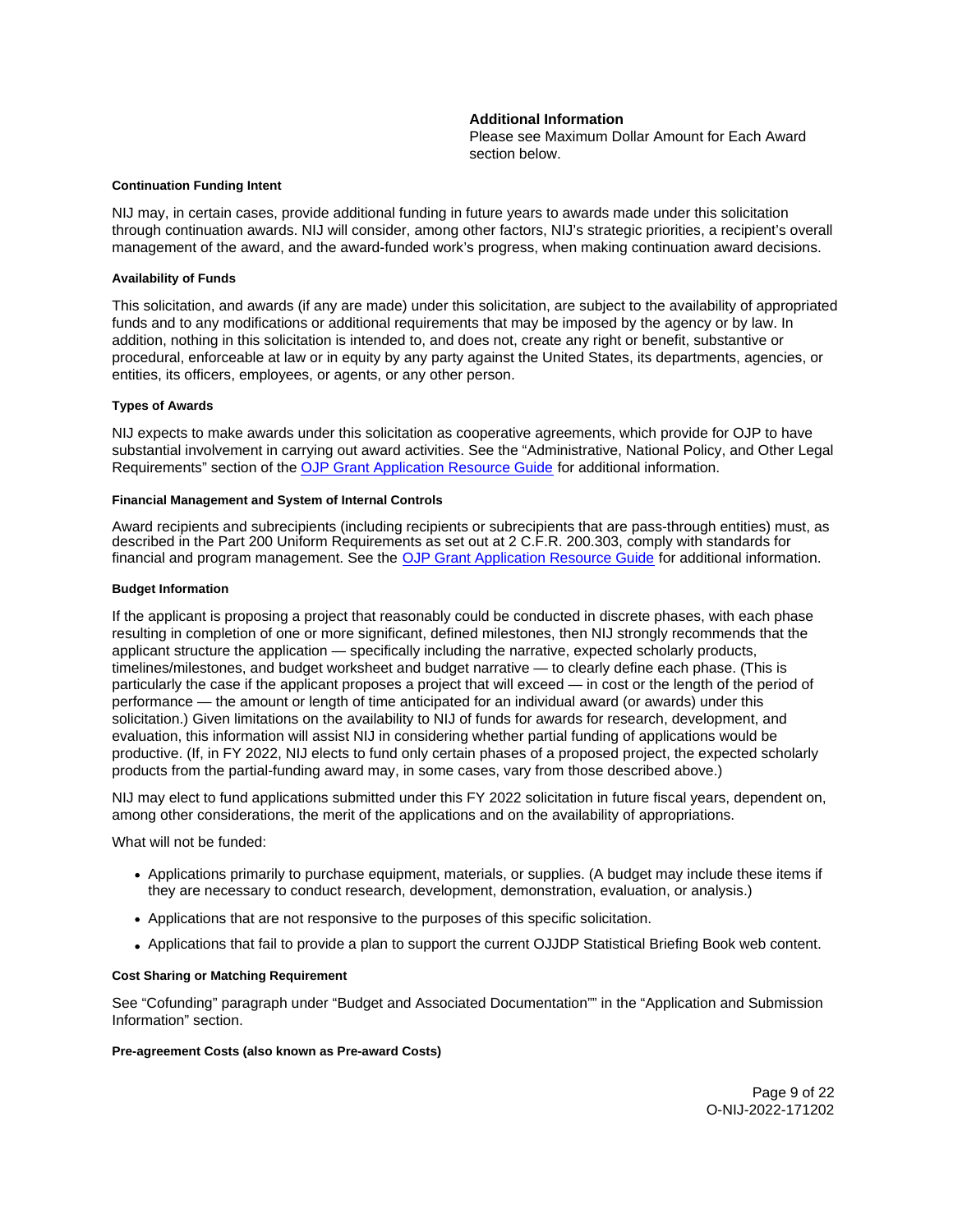<span id="page-9-0"></span>See the [OJP Grant Application Resource Guide](https://www.ojp.gov/funding/apply/ojp-grant-application-resource-guide#pre-agreement-costs) for information on Pre-agreement Costs (also known as Preaward Costs).

### **Limitation on Use of Award Funds for Employee Compensation: Waiver**

See the [OJP Grant Application Resource Guide](https://www.ojp.gov/funding/apply/ojp-grant-application-resource-guide#limitation-use-award) for information on the Limitation on Use of Award Funds for Employee Compensation; Waiver.

### **Prior Approval, Planning, and Reporting of Conference/Meeting/Training Costs**

See the [OJP Grant Application Resource Guide](https://www.ojp.gov/funding/apply/ojp-grant-application-resource-guide#prior-approval) for information on Prior Approval, Planning, and Reporting of Conference/Meeting/Training Costs.

### **Costs Associated with Language Assistance (if applicable)**

See the [OJP Grant Application Resource Guide](https://www.ojp.gov/funding/apply/ojp-grant-application-resource-guide#costs-associated) for information on Costs Associated with Language Assistance.

### **Maximum Dollar Amount for Each Award**

Applicants are encouraged to propose budgets that match the research activities proposed.

### **Eligibility Information**

For eligibility information, see the solicitation cover page.

For information on cost sharing or match requirements, see the "Federal Award Information" section.

### **Application and Submission Information**

The following application elements **must** be included in the application to meet the basic minimum requirements to advance to peer review and receive consideration for funding:

- Proposal Narrative
- Budget Worksheet and Budget Narrative (Web-based Form) (The web-based form includes the budget details and the budget narrative.)
- Curriculum Vitae/Resumes for Key Personnel. (For purposes of this solicitation, "key personnel" means the principal investigator, and any and all co-principal investigators.)

See the "Application Elements and Formatting Instructions" section of the [OJP Grant Application Resource Guide](https://www.ojp.gov/funding/apply/ojp-grant-application-resource-guide#application-elements)  for information on what happens to an application that does not contain all the specified elements or is nonresponsive to the scope of the solicitation.

### **Information to Complete the Application for Federal Assistance (SF-424)**

The SF-424 must be submitted in [Grants.gov.](https://Grants.gov) The SF-424 is a required standard form used as a cover sheet for submission of pre-applications, applications, and related information. See the [OJP Grant Application Resource](https://www.ojp.gov/funding/apply/ojp-grant-application-resource-guide#complete-application)  [Guide](https://www.ojp.gov/funding/apply/ojp-grant-application-resource-guide#complete-application) for additional information on completing the SF-424.

In Section 8.F. of the SF-424, please include the name and contact information of the individual **who will complete the application in JustGrants**. JustGrants will use this information (email address) to assign the application to this user in JustGrants.

**Intergovernmental Review:** This solicitation ("funding opportunity") **is not** subject to [Executive Order 12372.](https://www.archives.gov/federal-register/codification/executive-order/12372.html) (In completing the SF-424, an applicant is to answer question 19 by selecting the response that the "Program is not covered by E.O. 12372.")

### **Standard Applicant Information (JustGrants 424 and General Agency Information)**

The Standard Applicant Information section of the JustGrants application is pre-populated with the SF-424 data

Page 10 of 22 O-NIJ-2022-171202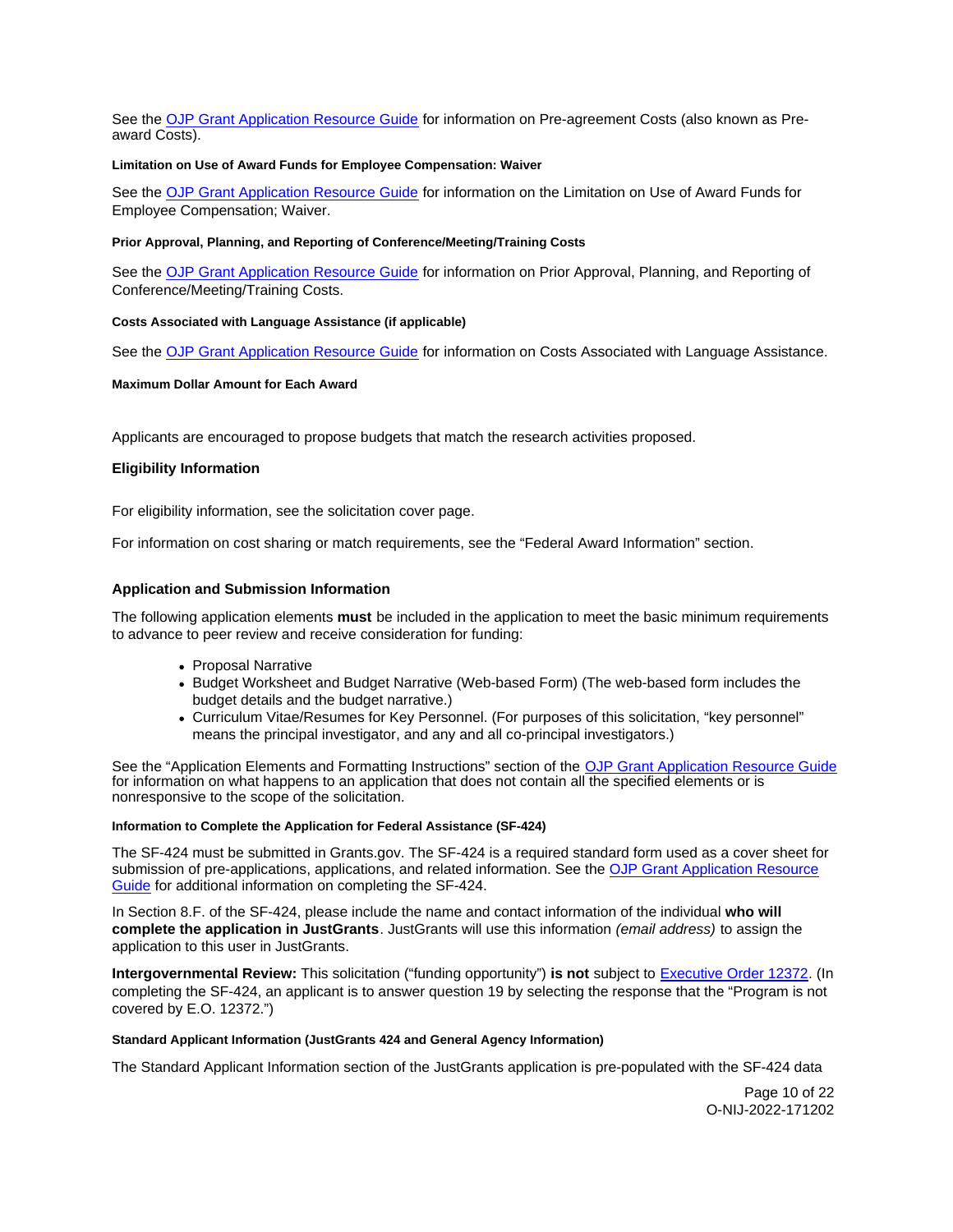<span id="page-10-0"></span>submitted in [Grants.gov](https://Grants.gov). The applicant will need to review the Standard Applicant Information in JustGrants and make edits as needed. Within this section, the applicant will need to: add zip codes for areas affected by the project, confirm its Authorized Representative, and verify and confirm the organization's unique entity identifier, legal name and address.

### **Proposal Abstract**

A proposal abstract (no more than 400 words) summarizing the proposed project including the purpose of the project, primary activities, expected outcomes, the service area, intended beneficiaries and subrecipients (if known), will be completed in the JustGrants web-based form. This abstract should be written in the third person and will be made publicly available on the OJP website if the project is awarded.

### **Proposal Narrative**

The proposal narrative should be submitted as an attachment in JustGrants. The attached document should be double-spaced, using a standard 12-point font; have no less than 1-inch margins; and should not exceed 30 pages. Pages should be numbered and submitted as an attachment. If the program narrative fails to comply with these length restrictions, NIJ may consider such noncompliance in peer review and in final award decision.

The following sections must be included as part of the proposal narrative:

a. Title Page (not counted against the proposal narrative page limit)

The title page should include:

- Project title.
- Submission date.
- Funding opportunity number.
- Principal Investigator (and any co-principal investigators).
- Unique author identifier (e.g., ORCID, ResearcherID, Scopus Author ID), if available.
- Key words, including science focus areas.
- Contact information (that is, name, address, telephone number, and e-mail address) for both the applicant and the principal investigator.

b. Resubmit Response (if applicable) (not counted against the proposal narrative page limit.)

If an applicant is resubmitting an application presented previously to NIJ, but not funded, the applicant should indicate this. A statement should be provided, no more than two pages, addressing: (1) the title, submission date, and NIJ-assigned application number of the previous application, and (2) a brief summary of revisions to the application, including responses to previous feedback received from NIJ.

c. Table of Contents and Figures (not counted against the proposal narrative page limit)

### d. Main Body

1. Statement of the Problem.

The statement of the problem should address the need for research in this area. Applicants should discuss current gaps in data, research, and knowledge, including those for particular justice sectors, for certain populations, and to answer questions relevant to current policy and practice needs and public interests. It is not uncommon for multiple problems to exist simultaneously (for example, there may be a criminal justice problem affecting public safety, a current technical challenge/need identified by forensic practitioners, as well as a scientific/technology gap between the current state of the art and a desired solution) and applicants should discuss each of these clearly and justify the importance of the separate issues. As part of this discussion, applicants should present a review of previous literature and discuss previous research related to these problems.

2. Project Design and Implementation.

Page 11 of 22 O-NIJ-2022-171202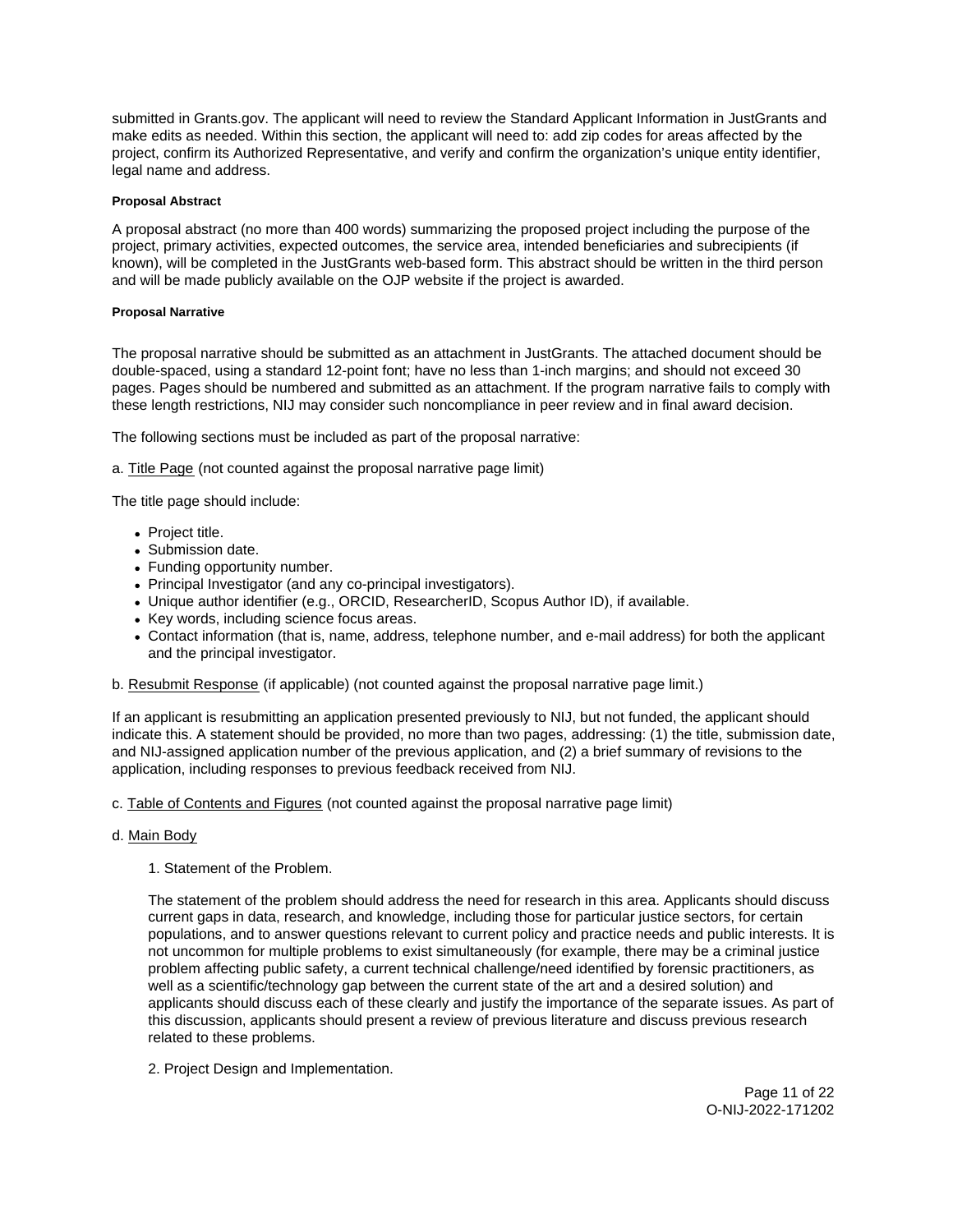Applicants should provide a detailed description of the strategies to implement this research project and address the research questions. Design elements should follow directly from the research project's goals and objectives and address the program-specific information noted in the solicitation. Applicants should describe the research methodology and analysis plan in detail and demonstrate the validity and usefulness of the data they will collect. Applicants should consider the rigor and soundness of the methodology and analytical and technical approaches for the proposed research and address the feasibility of the proposed project and potential challenges or problems in carrying out the activities.

### 3. Potential Impact.

Applicants should describe the potential impact of the research and how it may inform or improve criminal or juvenile justice-related policy, practice, or theory in the United States. The applicant should include a discussion of the proposed dissemination plan to produce scholarly products and to make information available to broader interested audiences, such as criminal justice practitioners or policymakers.

### 4. Capabilities and Competencies.

This section should describe the experience and capability of the applicant organization, key staff, and any proposed subgrantees (including consultants) that the applicant will use to implement and manage this effort and the federal funds under this award, highlighting any previous experience implementing projects of similar scope, design, and magnitude. Applicants should address:

- Experience and capacity to work with the proposed data sources in the conduct of similar research efforts.
- Experience and capacity to design and implement rigorous research and data analysis projects.
- Experience producing and disseminating meaningful deliverables.

Applicants should also outline the management plan and organization that connects to the goals and objectives of the project.

5. Appendices (not counted against the proposal narrative page limit) include:

- The project management plan.
- If the application (including the budget) identifies any proposed non-competitive agreements that are or may be considered procurement "contracts" (rather than subawards), for purposes of federal grants administrative requirements, the applicant also must list the entities with which the applicant proposes to contract.
- List of other agencies, organizations, or funding sources to which this application has been submitted (if applicable).

6. Plan for Collecting the Data Required for this Solicitation's Performance Measures

Note: Applicants are not required to submit performance data with the application. Rather, performance measure information is included as an alert that successful applicants will be required to submit performance data as part of each award's reporting requirements.

OJP will require each successful applicant to submit regular performance data that demonstrate the results of the work carried out under the award. The performance data directly relate to the goals, objectives, and deliverables identified in the "Goals, Objectives, and Deliverables" discussion.

A list of performance measure questions for this program can be found on page 19.

Applicants can also visit OJP's performance measurement page at [www.ojp.gov/performance](https://www.ojp.gov/performance) for an overview of performance measurement activities at OJP.

NIJ will require award recipients to submit performance measure data in quarterly financial reports, semi-

Page 12 of 22 O-NIJ-2022-171202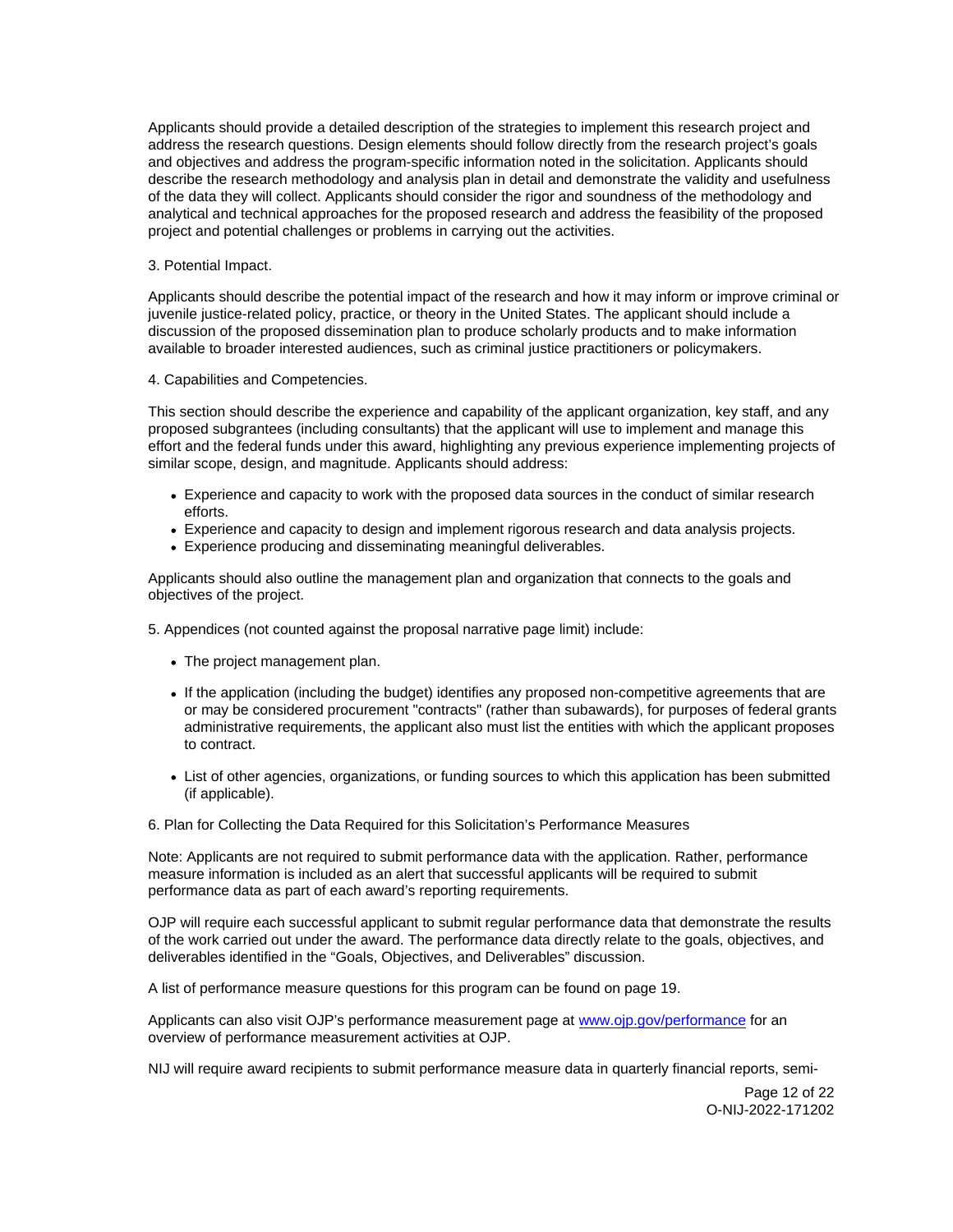<span id="page-12-0"></span>annual performance reports, and the Final Research Report. NIJ will provide further guidance on the postaward submission process, if selected for award.

### **Goals, Objectives, Deliverables, and Timeline**

Applicants will submit the project's goals, objectives, deliverables, and timelines in the JustGrants web-based form.

#### **Budget and Associated Documentation**

#### **Budget Worksheet and Budget Narrative (Web-based Form)**

The applicant will complete the JustGrants web-based budget form. See the [OJP Grant Application Resource](https://www.ojp.gov/funding/apply/ojp-grant-application-resource-guide#budget-prep)  [Guide](https://www.ojp.gov/funding/apply/ojp-grant-application-resource-guide#budget-prep) for additional information.

**Cofunding:** An award made by NIJ under this solicitation may account for up to 100 percent of the total cost of the project. The application should indicate whether it is feasible for the applicant to contribute cash, facilities, or services as non-federal support for the project. The application should identify generally any such contributions that the applicant expects to make and the proposed budget should indicate in detail which items, if any, will be supported with non-federal contributions.

For additional match information, see the "Cost Sharing or Match Requirement" section under Federal Award Information.

If a successful application proposes a voluntary match amount, and OJP approves the budget, the total match amount incorporated into the approved budget becomes mandatory and subject to audit.

### **Indirect Cost Rate Agreement (if applicable)**

The applicant will submit its indirect cost rate agreement by uploading it as an attachment in JustGrants. See the [OJP Grant Application Resource Guide](https://www.ojp.gov/funding/apply/ojp-grant-application-resource-guide#indirect-cost) for additional information.

#### **Financial Management Questionnaire (including applicant disclosure of high-risk status)**

The applicant will download the questionnaire, complete it, and submit it by uploading it as an attachment in JustGrants. See the [OJP Grant Application Resource Guide](https://www.ojp.gov/funding/apply/ojp-grant-application-resource-guide#fm-internal-controls-questionnaire) for the link to the questionnaire and additional information.

### **Disclosure of Process Related to Executive Compensation**

This solicitation expressly modifies the OJP Grant Application Resource Guide by not incorporating its "Disclosure of Process Related to Executive Compensation" provisions. Applicants to this solicitation are not required to provide this disclosure.

### **Additional Application Components**

Applicants will attach the additional requested documentation in JustGrants.

#### **Curriculum Vitae or Resumes**

Curriculum vitae of key personnel. Curriculum vitae or resume of the principal investigator and any and all coprincipal investigators. In addition, curriculum vitae, resume, or biographical sketches of all other individuals (regardless of "investigator" status) who will be significantly involved in substantive aspects of the proposed project (including, for example, individuals such as statisticians used to conduct proposed data analysis).

#### **Tribal Authorizing Resolution**

An application in response to this solicitation may require inclusion of tribal authorizing documentation as an attachment. If applicable, the applicant will submit the tribal authorizing documentation by uploading it as an attachment in JustGrants. See the [OJP Grant Application Resource Guide](https://www.ojp.gov/funding/apply/ojp-grant-application-resource-guide#tribal-authorizing-resolution) for information on tribal authorizing resolutions.

> Page 13 of 22 O-NIJ-2022-171202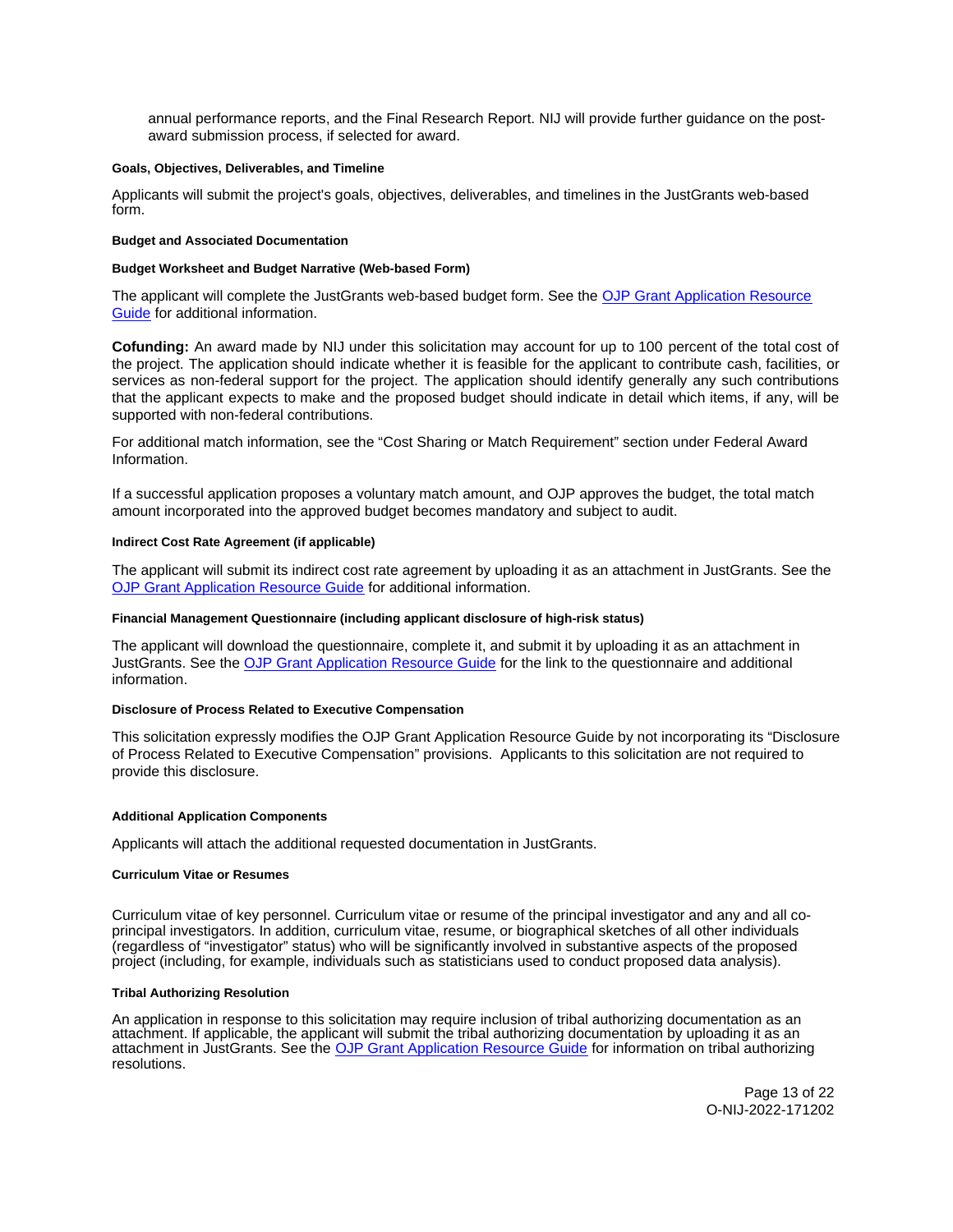### <span id="page-13-0"></span>**Timeline Form**

Proposed project timeline and expected milestones.

#### **Letters of Support**

Letters of cooperation/support or administrative agreements from organizations collaborating in the project, such as law enforcement and correctional agencies (if applicable).

#### **Research and Evaluation Independence and Integrity Statement**

If an application proposes research (including research and development) and/or evaluation, the applicant must demonstrate research/evaluation independence and integrity, including appropriate safeguards, before it may receive award funds. The applicant will submit documentation of its research and evaluation independence and integrity by uploading it as an attachment in JustGrants. For additional information, see the OJP Grant Application [Resource Guide.](https://www.ojp.gov/funding/apply/ojp-grant-application-resource-guide#research-evaluation)

#### **Bibliography/reference**

Bibliography/references. Provide a bibliography of any references cited in the Proposal Narrative.

#### **Any tools/instruments, questionnaires, tables/chart/graphs, or maps**

Any tools/instruments, questionnaires, tables/charts/graphs, or maps pertaining to the proposed project that are supplemental to such items included in the main body of the narrative.

#### **List of Individuals in the Application**

To assist OJP in assessing actual or apparent conflicts of interest (including such conflicts on the part of prospective reviewers of the application), provide a complete list of the individuals named or otherwise identified anywhere in the application (including in the budget or in any other attachment) who will or may work (or advise or consult) on the proposed research, development, or evaluation project. Applicants should use the "Proposed [Project Staff, Affiliation, and Roles"](http://nij.ojp.gov/sites/g/files/xyckuh171/files/media/document/nij-project-staff-template.xlsx) form available on the NIJ webpage to prepare this list.

#### **Human Subjects Protection**

Human Subjects Protection paperwork as a separate attachment (documentation and forms related to Institutional Review Board [IRB] review). See [https://nij.ojp.gov/funding/human-subjects-protection.](https://nij.ojp.gov/funding/human-subjects-protection) **Note**: Final IRB approval is not required at the time an application is submitted.

### **Privacy Certificate**

Privacy Certificate as a separate attachment (for further guidance go to [https://nij.ojp.gov/funding/confidentiality](https://nij.ojp.gov/funding/confidentiality-and-privacy-protections)[and-privacy-protections](https://nij.ojp.gov/funding/confidentiality-and-privacy-protections) and [https://nij.ojp.gov/funding/model-privacy-certificate\)](https://nij.ojp.gov/funding/model-privacy-certificate).

#### **Request to Use Incentives or Stipends**

Applicants proposing to use incentives or stipends payments as part of their research project design, must submit an incentive or stipend approval request, as a separate document, according to the requirements set forth at [https://nij.ojp.gov/funding/participant-support-costs-and-incentives-social-science-research.](https://nij.ojp.gov/funding/participant-support-costs-and-incentives-social-science-research)

#### **Consortium/Contractual Arrangements**

Explain the programmatic, fiscal, and administrative arrangements to be made between the applicant organization and the consortium organization(s).

### **Data Archiving Plan**

Page 14 of 22 O-NIJ-2022-171202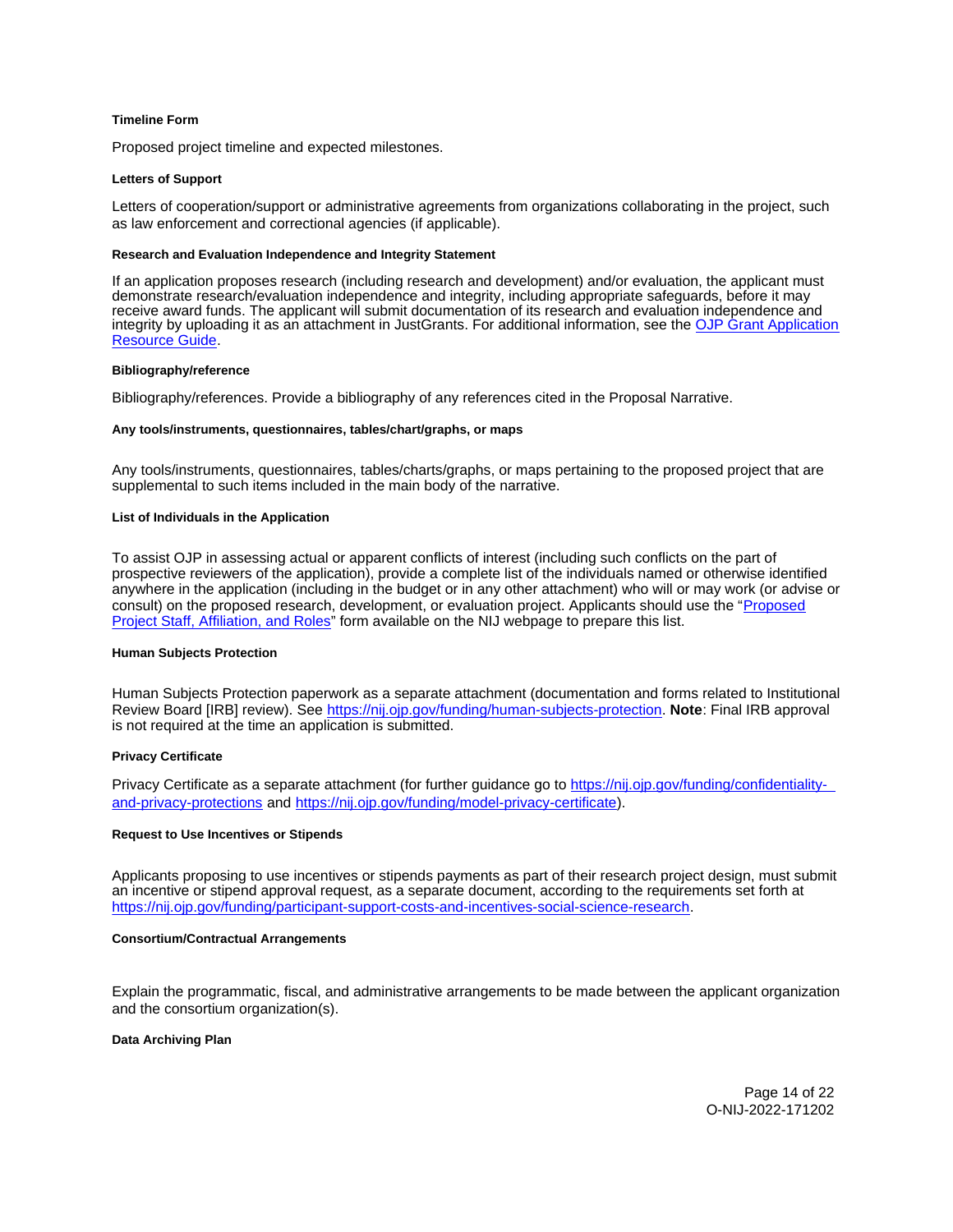<span id="page-14-0"></span>Applicants should anticipate that NIJ will require, through special award conditions, that study-level documentation resulting in whole or in part from projects funded under this solicitation be submitted for archiving with the NACJD. See [https://nij.ojp.gov/funding/research-development-and-evaluation-grant-award](https://nij.ojp.gov/funding/research-development-and-evaluation-grant-award-requirements#data)[requirements#data.](https://nij.ojp.gov/funding/research-development-and-evaluation-grant-award-requirements#data)

Applications should include a brief plan as a separate file — labeled "Data Archiving Plan" — to comply with data archiving requirements. The plan should provide brief details about proposed data management and archiving, including submission to NIJ (through NACJD) of **all files and documentation** necessary to allow for future efforts by others to reproduce the project's findings and/or to extend the scientific value of the data set through secondary analysis. Pertinent study-related documentation includes, but is not limited to, a user guide with information about instructions for accessing secondary data sources analyzed for this project, and (when required) a copy of the privacy certificate and informed consent protocols.

The plan should be one or two pages in length and include the level of effort associated with meeting archiving requirements.

Note that recipients are strongly encouraged to submit required data sets at least 90 days before the end of the period of performance.

### **Disclosures and Assurances**

The applicant will address the following disclosures and assurances.

### **Disclosure of Lobbying Activities**

Complete and submit the SF-LLL in [Grants.gov](https://Grants.gov). See the [OJP Grant Application Resource Guide](https://www.ojp.gov/funding/apply/ojp-grant-application-resource-guide#disclosure-lobby) for additional information.

### **DOJ Certified Standard Assurances**

Review and accept the DOJ Certified Standard Assurances in JustGrants. See the [OJP Grant Application](https://www.ojp.gov/funding/apply/ojp-grant-application-resource-guide#administrative)  [Resource Guide](https://www.ojp.gov/funding/apply/ojp-grant-application-resource-guide#administrative) for additional information.

### **Applicant Disclosure of Duplication in Cost Items**

Complete the JustGrants web-based Applicant Disclosure of Duplication in Cost Items form. See the [OJP Grant](https://www.ojp.gov/funding/apply/ojp-grant-application-resource-guide#applicant-disclosure-pending-applications)  [Application Resource Guide](https://www.ojp.gov/funding/apply/ojp-grant-application-resource-guide#applicant-disclosure-pending-applications) for additional information.

### **DOJ Certifications Regarding Lobbying; Debarment, Suspension and Other Responsibility Matters; and Drug-Free Workplace Requirements**

Review and accept the DOJ Certified Certifications Regarding Lobbying; Debarment, Suspension and Other Responsibility Matters; Drug-Free Workplace Requirements; Law Enforcement and Community Policing in JustGrants. See the [OJP Grant Application Resource Guide](https://www.ojp.gov/funding/apply/ojp-grant-application-resource-guide#administrative) for additional information.

### **Applicant Disclosure and Justification – DOJ High Risk Grantees (if applicable)**

If applicable, submit the DOJ High Risk Disclosure and Justification as an attachment in JustGrants. A DOJ High Risk Grantee is an award recipient that has received a DOJ High Risk designation based on a documented history of unsatisfactory performance, financial instability, management system or other internal control deficiencies, or noncompliance with award terms and conditions on prior awards, or that is otherwise not responsible. See the [OJP Grant Application Resource Guide](https://www.ojp.gov/funding/apply/ojp-grant-application-resource-guide) for additional information and the link to the questionnaire.

### **How to Apply**

Step 1: The applicant must submit the **SF-424** and **SF-LLL** in [Grants.gov](https://Grants.gov) at [https://www.grants.gov/web/grants/register.html.](https://www.grants.gov/web/grants/register.html)

Step 2: The applicant must then submit the **full application,** including attachments, in JustGrants in

Page 15 of 22 O-NIJ-2022-171202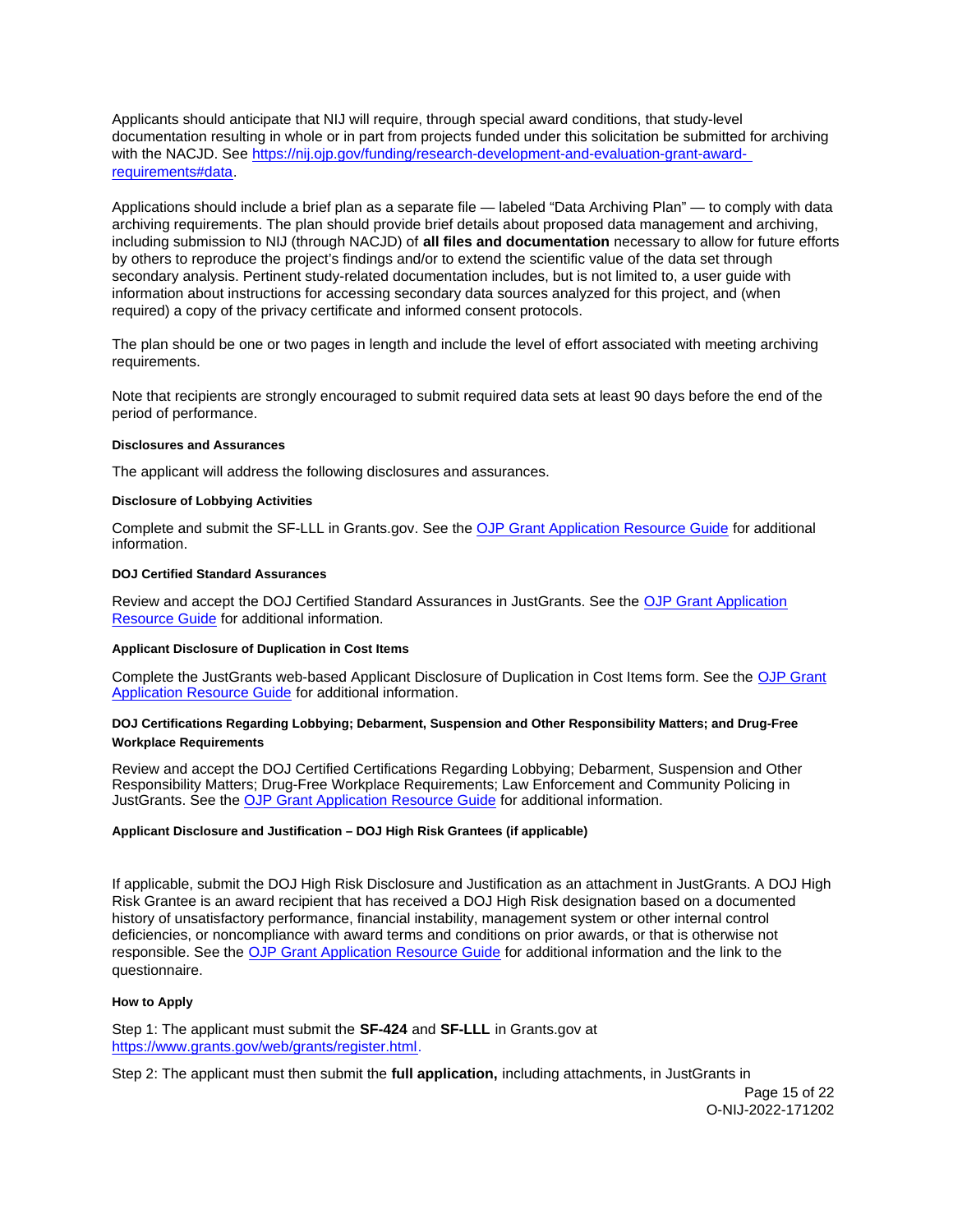### <span id="page-15-0"></span>[JustGrants.usdoj.gov.](https://justicegrants.usdoj.gov/)

For additional information, see the "How to Apply" section in the [OJP Grant Application Resource Guide](https://www.ojp.gov/funding/apply/ojp-grant-application-resource-guide#apply) and the [DOJ Application Submission Checklist.](https://justicegrants.usdoj.gov/sites/g/files/xyckuh296/files/media/document/appln-submission-checklist.pdf)

### **Submission Dates and Time**

The **SF-424 and the SF-LLL** must be submitted in [Grants.gov](https://Grants.gov) by 11:59 p.m. eastern time on May 9, 2022.

(**IMPORTANT:** Please carefully review UEI Transition details under Step 1. of the Submission Information section above).

The **full application** must be submitted in JustGrants by 8:59 p.m. eastern time on May 23, 2022.

OJP urges applicants to submit their [Grants.gov](https://Grants.gov) and JustGrants submissions prior to the due dates to allow sufficient time to correct errors and resubmit by the submission deadlines if a rejection notification is received. To be considered timely, the **full application** must be submitted in JustGrants by the JustGrants application deadline.

### **Experiencing Unforeseen Technical Issues**

An applicant that experiences unforeseen SAM.gov, [Grants.gov](https://Grants.gov), or JustGrants technical issues beyond its control that prevent application submission by the deadline, must demonstrate all efforts in requesting technical support in order to submit an application by the deadline. Technical support is available via phone and email to the applicable SAM.gov, [Grants.gov,](https://Grants.gov) or JustGrants support centers or service desks in which an applicant received a ticket number for resolution. If an applicant misses a deadline due to unforeseen technical difficulties, the applicant may request a waiver to submit an application after the deadline. Note: If an applicant does not submit all the required [Grants.gov](https://Grants.gov) forms by the [Grants.gov](https://Grants.gov) deadline, the applicant will not be able to proceed to the JustGrants portion of the application process.

An applicant experiencing technical difficulties with the following systems must contact the associated support desk indicated below to report the technical issue and receive a tracking number:

- [Grants.gov](https://Grants.gov)  contact the Grants.gov Customer Support Hotline
- SAM.gov contact the [SAM Help Desk \(Federal Service Desk\)](https://www.fsd.gov/gsafsd_sp)
- JustGrants contact the JustGrants Support Desk at [JustGrants.Support@usdoj.gov](mailto:JustGrants.Support@usdoj.gov) or 833–872–5175

An applicant requesting a waiver to submit a late application must document their request for technical assistance in an email to the OJP Response Center at [grants@ncjrs.gov](file:///C:/Users/local_Yehj/INetCache/Content.Outlook/20U4XBR7/grants@ncjrs.gov) **within 24 hours after the application deadline** to request approval to submit its application after the deadline. If an applicant has technical issues with [Grants.gov](https://Grants.gov), the applicant must contact OJP Response Center within 24 hours of the [Grants.gov](https://Grants.gov) deadline to request approval to submit after the deadline. However, waiver requests will not be reviewed until after the JustGrants deadline to allow time for all waivers to be submitted. Waiver requests to submit after the submission deadline must:

- Describe the technical difficulties experienced;
- Include a timeline of the applicant's submission efforts (e.g., what date and time did the error occur, what date and time was action taken to resolve the issue and resubmit; and what date and time did support representatives respond)
- Include an attachment(s) of the complete grant application and all required documentation and material; and
- Include the applicant's DUNS number (or Unique Entity Identifier if applying after April 4, 2022), any applicable SAM.gov tracking number(s), [Grants.gov](https://Grants.gov) Help Desk, and JustGrants Support Desk Ticket Numbers.

OJP will review each request for late submission and required supporting documentation and notify the applicant whether the request has been approved or denied. For more details on the waiver process, OJP encourages applicants to review the "Experiencing Unforeseen Technical Issues" section in the [OJP Grant Application](https://www.ojp.gov/funding/apply/ojp-grant-application-resource-guide#experiencing-unforeseen-technical-issues) 

> Page 16 of 22 O-NIJ-2022-171202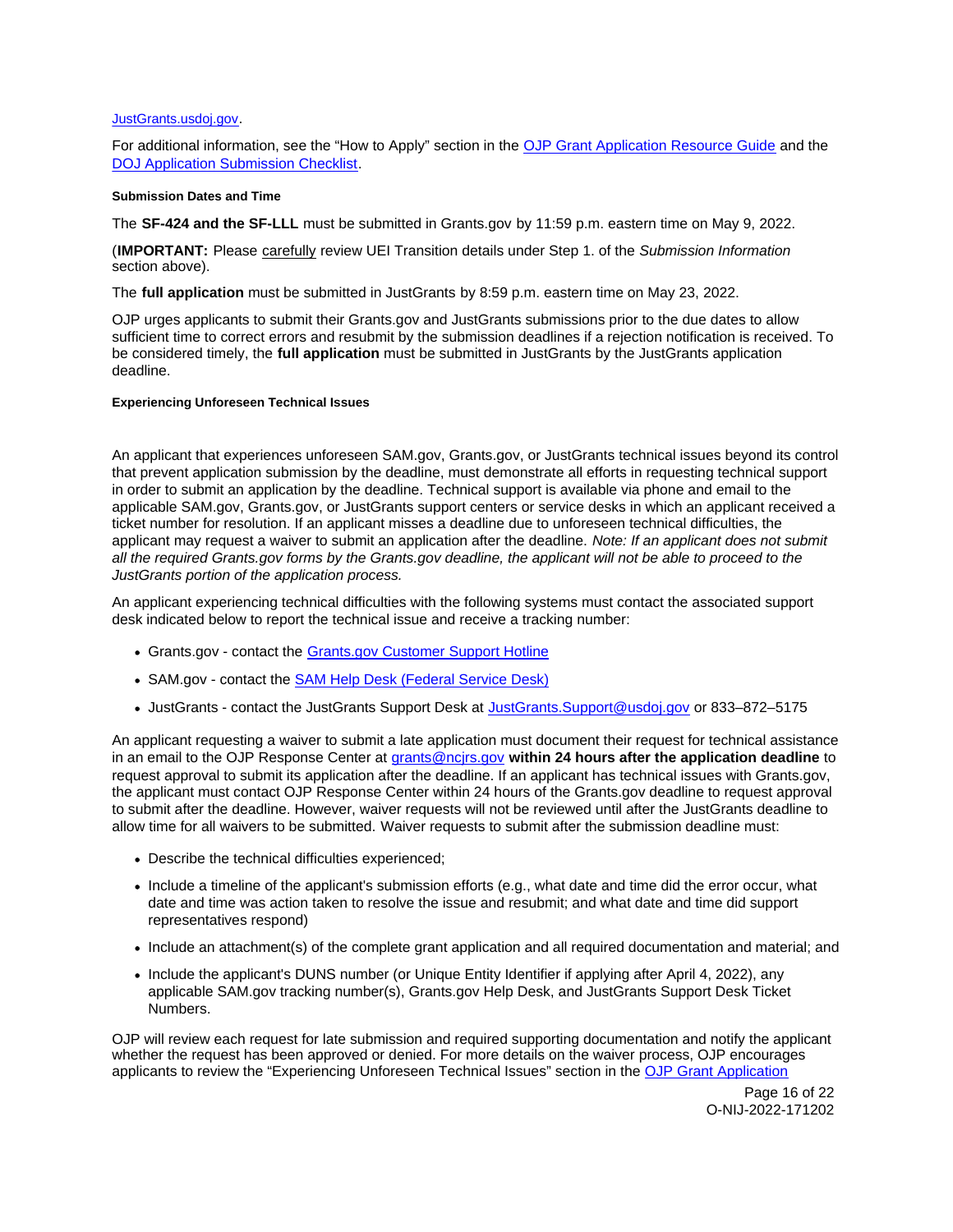# <span id="page-16-0"></span>[Resource Guide](https://www.ojp.gov/funding/apply/ojp-grant-application-resource-guide#experiencing-unforeseen-technical-issues).

# **Application Review Information**

**Review Criteria** 

### **Merit Review Criteria**

Applications that meet the basic minimum requirements will be evaluated by peer reviewers on how the proposed project/program addresses the following criteria:

1. Statement of the Problem (understanding of the problem) (15%)

- Demonstrated understanding of the problem.
- Demonstrated importance of research questions, goals and objectives, including alignment with the aims of the solicitation.
- Demonstrated awareness of the state of current research.

2. Project Design and Implementation (quality and technical merit) (45%).

- Feasibility of proposed project.
- Soundness of methods and analytic and technical approach to addressing the stated aim(s) of the proposed project.
- Awareness of potential pitfalls of proposed project design and feasibility of proposed actions to minimize and/or mitigate them.
- Feasibility of completing the deliverables noted in the solicitation.

3. Capabilities and Competencies (capabilities, demonstrated productivity, and experience of the applicant organization and proposed project staff) (20%)

- Qualifications and experience of proposed project staff (that is, the principal investigator, any and all coprincipal investigators, and all other individuals (and organizations) identified in the application (regardless of "investigator" status) who will be significantly involved in substantive aspects of the proposed project).
- Demonstrated ability of the applicant organization to implement the proposed strategies and manage the effort.
- Relationship between the capabilities/competencies of the proposed project staff (including the applicant organization) and the scope and strategies of the proposed project.

4. Potential Impact (20%)

- Potential for a significant scientific or technical advance(s) that will improve criminal/juvenile justice in the United States.
- Potential for significantly improved understanding of the stated criminal/juvenile justice problem.
- Potential for innovative solution to address (all or a significant part of) the stated criminal/juvenile justice problem.
- Strength and feasibility of the proposed dissemination plan to produce scholarly products (such as published, peer-reviewed, scientific journal articles, book chapter(s) or book(s) in the academic press, technological prototypes, patented inventions, databases, standards or similar scientific products) as well as make summary information available to broader interested audiences, such as criminal justice practitioners or policymakers.

5. Budget (0%)

In addition, peer reviewers will consider and may comment on the following additional items in the context of

Page 17 of 22 O-NIJ-2022-171202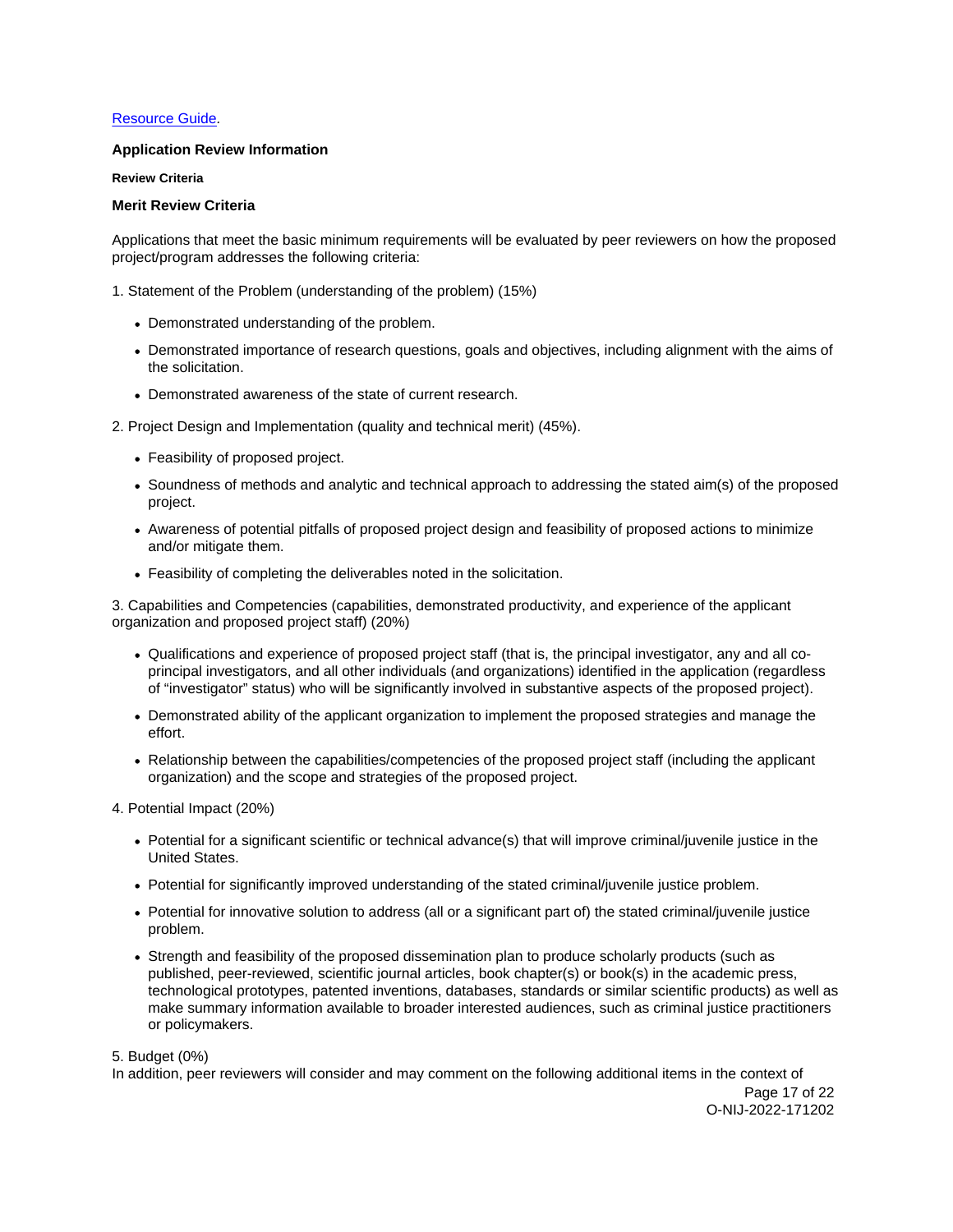<span id="page-17-0"></span>scientific and technical merit.

- Alignment of the proposed budget with proposed project activities.
- Total cost of the project relative to the perceived benefit (cost effectiveness).
- Appropriateness of the budget relative to the level of effort.
- Use of existing resources to conserve costs.

### **Other Review Criteria**

Other important considerations for NIJ include geographic diversity, strategic priorities, available funding, past performance, and the extent to which the Budget Worksheet and Budget Narrative (Web-based form) accurately explain project costs that are reasonable, necessary, and otherwise allowable under federal law and applicable federal cost principles.

### **Review Process**

Applications submitted under this solicitation that meet the basic minimum requirements, will be evaluated for technical merit by a peer review panel(s) in accordance with OJP peer review policy and procedures using the stated review criteria listed above.

OJP screens applications to ensure they meet the basic minimum requirements prior to conducting the peer review. Although specific requirements may vary, the following are common requirements applicable to all OJP solicitations:

- The application must be submitted by an eligible type of applicant.
- The application must request funding within programmatic funding constraints (if applicable).
- The application must be responsive to the scope of the solicitation.
- The application must include all items necessary to meet the basic minimum requirements.
- The application, if submitted by an applicant that is a DOJ High Risk Grantee, or is designated "high risk" by a federal grant-making agency outside of DOJ, must not have been determined by the NIJ Director to pose a substantial risk of program implementation failure, based on 1) the applicant's lack of sufficient progress in addressing required corrective actions necessary for removal of the DOJ High Risk Grantee (or non-DOJ high risk) designation, 2) the nature and severity of the issues leading to or accompanying the DOJ High Risk Grantee (or non-DOJ high risk) designation, and/or 3) the applicant's expected ability to manage grant funds and achieve grant goals and objectives.

Pursuant to the Part 200 Uniform Requirements, before award decisions are made, OJP also reviews information related to the degree of risk posed by the applicant. Among other things to help assess whether an applicant with one or more prior federal awards has a satisfactory record with respect to performance, integrity, and business ethics, OJP checks whether the applicant is listed in SAM as excluded from receiving a federal award.

In addition, if OJP anticipates that an award will exceed \$250,000 in federal funds, OJP also must review and consider any information about the applicant that appears in the non-public segment of the integrity and performance system accessible through SAM (currently, the Federal Awardee Performance and Integrity Information System, FAPIIS).

**Important note on FAPIIS:** An applicant may review and comment on any information about itself that currently appears in FAPIIS and was entered by a federal awarding agency. OJP will consider such comments by the applicant, in addition to the other information in FAPIIS, in its assessment of the risk posed by the applicant.

All final award decisions will be made by Director of the National Institute of Justice, who may consider not only peer review ratings and NIJ recommendations, but also other factors as indicated in this section.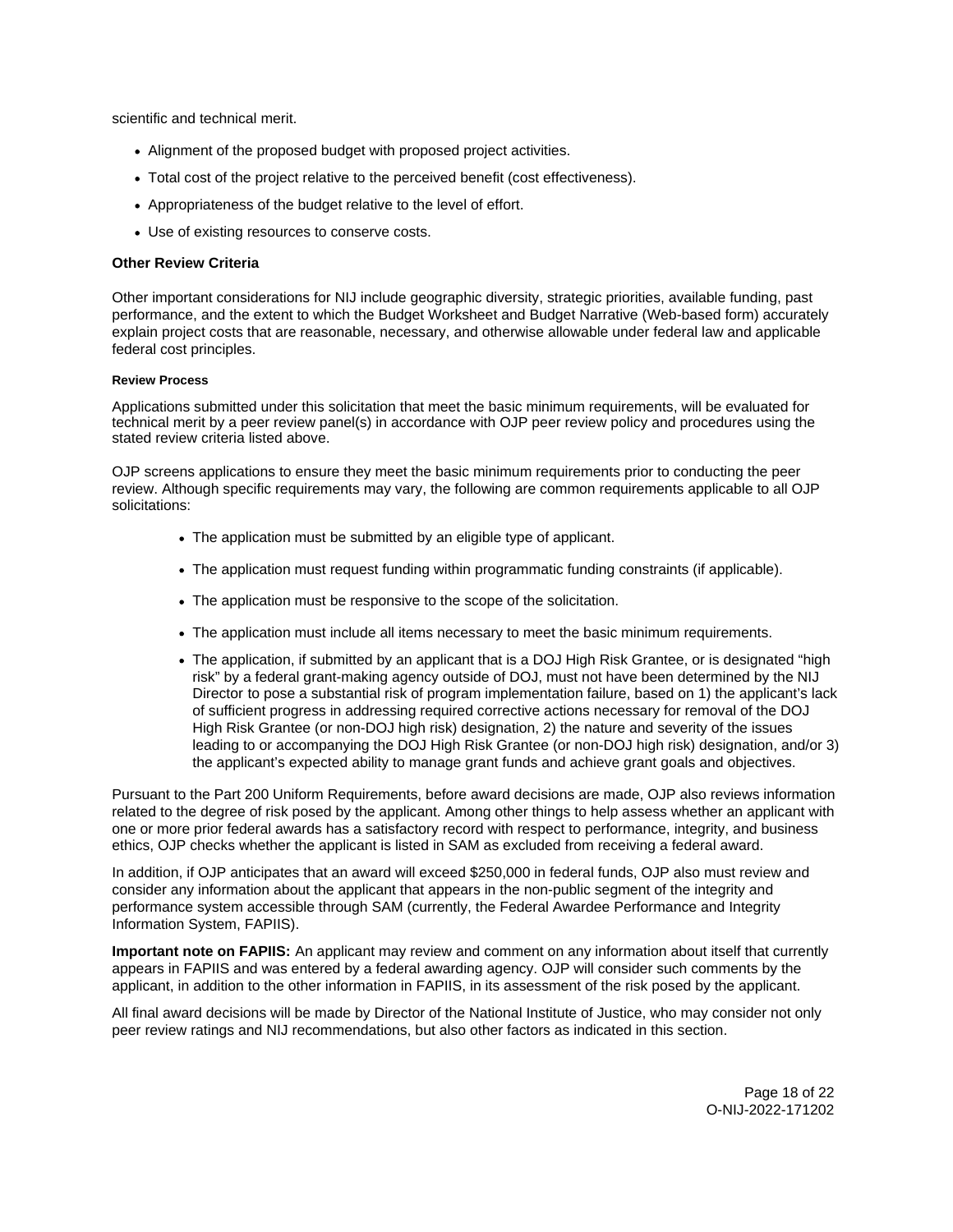### <span id="page-18-0"></span>**Federal Award Administration Information**

### **Federal Award Notices**

See the [OJP Grant Application Resource Guide](https://www.ojp.gov/funding/apply/ojp-grant-application-resource-guide#federal-award-notices) for information on award notifications and instructions.

#### **Administrative, National Policy, and Other Legal Requirements**

If selected for funding, in addition to implementing the funded project consistent with the OJP-approved application, the recipient must comply with all award conditions and all applicable requirements of federal statutes and regulations, including the applicable requirements referred to in the assurances and certifications executed in connection with award acceptance. For additional information on these legal requirements, see the "Administrative, National Policy, and Other Legal Requirements" section in the [OJP Grant Application Resource](https://www.ojp.gov/funding/apply/ojp-grant-application-resource-guide#administrative)  [Guide.](https://www.ojp.gov/funding/apply/ojp-grant-application-resource-guide#administrative)

### **Information Technology (IT) Security Clauses**

An application in response to this solicitation may require inclusion of information related to information technology security. See the [OJP Grant Application Resource Guide](https://www.ojp.gov/funding/apply/ojp-grant-application-resource-guide#information-technology) for information on information technology security.

#### **General Information about Post-Federal Award Reporting Requirements**

In addition to the deliverables described in the "Program Description" section, all award recipients under this solicitation will be required to submit certain reports and data.

Required reports. Award recipients typically must submit quarterly financial reports, semi-annual performance reports, final financial and performance reports, final research reports, and, if applicable, an annual audit report in accordance with the Part 200 Uniform Requirements or specific award conditions. Future awards and fund drawdowns may be withheld if reports are delinquent. (In appropriate cases, OJP may require additional reports.)

See the [OJP Grant Application Resource Guide](https://www.ojp.gov/funding/apply/ojp-grant-application-resource-guide#general-information) for additional information on specific post-award reporting requirements, including performance measure data.

### **Federal Awarding Agency Contact(s)**

For questions directed to the Federal Awarding Agency, see the OJP Response Center contact information on page 2.

For contact information for [Grants.gov](https://Grants.gov) and JustGrants, see page 2.

### **Other Information**

#### **Freedom of Information and Privacy Act (5 U.S.C. 552 and 5 U.S.C. 552a)**

See the [OJP Grant Application Resource Guide](https://www.ojp.gov/funding/apply/ojp-grant-application-resource-guide#foia) for information on the Freedom of Information and Privacy Act (5 U.S.C. 552 and 5 U.S.C. 552a).

#### **Provide Feedback to OJP**

See the [OJP Grant Application Resource Guide](https://www.ojp.gov/funding/apply/ojp-grant-application-resource-guide#feedback) for information on how to provide feedback to OJP.

**Performance Measures**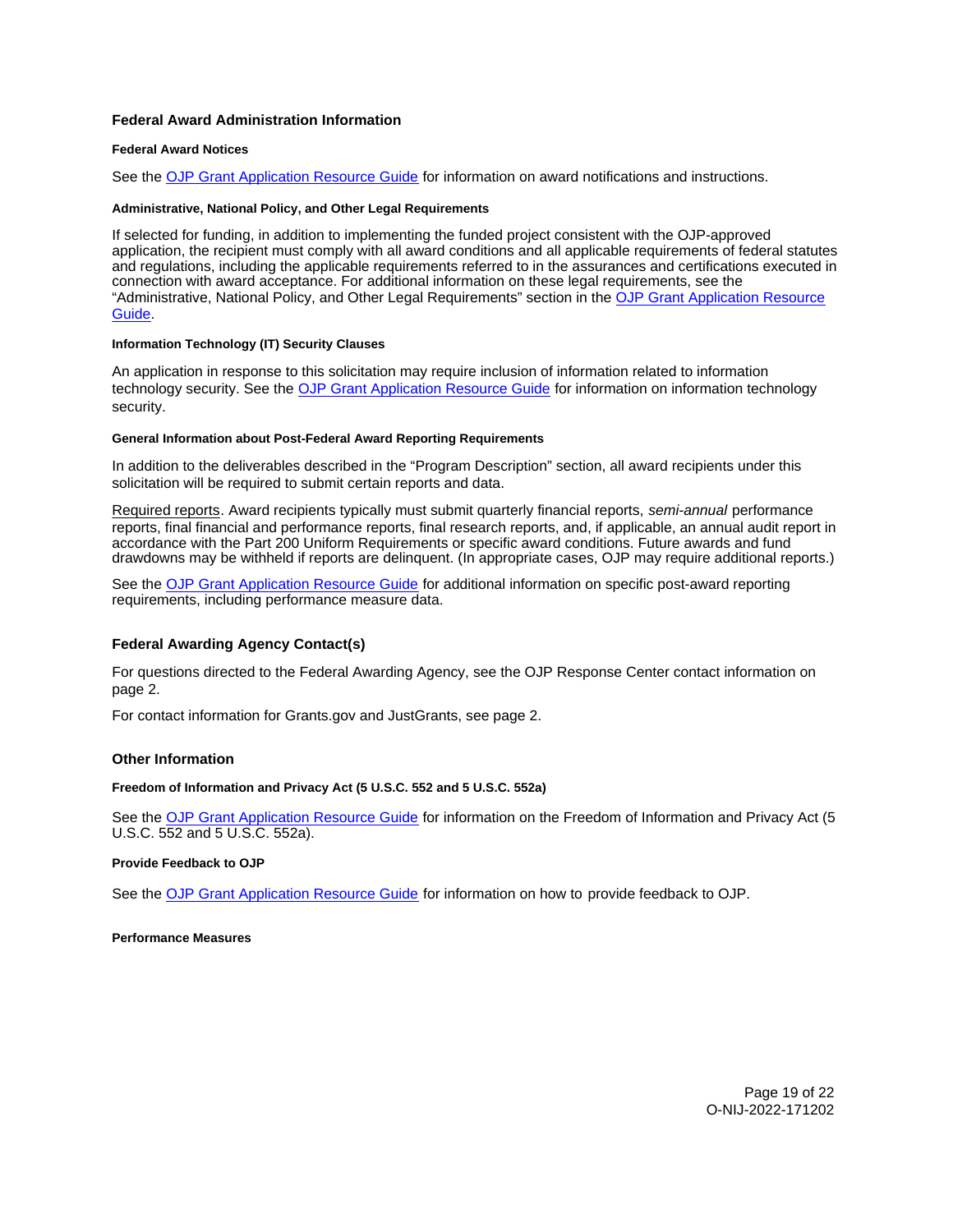<span id="page-19-0"></span>

| Objective                                                                                                                                               | <b>Performance Measure(s)</b>                                                                                                                                                                                                                                                                                                                                                                                                                                                                                                                                                                                                                                                                                                                                                                                                                                                                            | <b>Data Recipient Provides</b>                                                                                                                                                                                                                                                                                                                                                                                                                                                                                         |
|---------------------------------------------------------------------------------------------------------------------------------------------------------|----------------------------------------------------------------------------------------------------------------------------------------------------------------------------------------------------------------------------------------------------------------------------------------------------------------------------------------------------------------------------------------------------------------------------------------------------------------------------------------------------------------------------------------------------------------------------------------------------------------------------------------------------------------------------------------------------------------------------------------------------------------------------------------------------------------------------------------------------------------------------------------------------------|------------------------------------------------------------------------------------------------------------------------------------------------------------------------------------------------------------------------------------------------------------------------------------------------------------------------------------------------------------------------------------------------------------------------------------------------------------------------------------------------------------------------|
| Conduct research in social and<br>behavioral sciences having clear<br>implications for criminal justice<br>policy and practice in the United<br>States. | 1. Relevance to the needs of the<br>field as measured by whether the<br>project's substantive scope did not<br>deviate from the funded project or<br>any subsequent agency-approved<br>modifications to the scope.<br>2. Quality of the research as<br>demonstrated by the scholarly<br>products that result, in whole or in<br>part, from work funded under the<br>NIJ award, such as published,<br>peer-reviewed, scientific journal<br>articles, and/or (as appropriate for<br>the funded project) law review<br>journal articles, book chapter(s) or<br>book(s) in the academic press,<br>technological prototypes, patented<br>inventions, or similar scientific<br>products.<br>3. Quality of management as<br>measured by such factors as<br>whether significant project<br>milestones were achieved,<br>reporting and other deadlines were<br>met, and costs remained within<br>approved limits. | $\mathbf{1}$ .<br>Quarterly financial reports, semi-<br>annual and final performance<br>reports, and products of the work<br>performed under the NIJ award<br>(including, at minimum, a final<br>research report). If applicable, an<br>annual audit report.<br>2. List of citation(s) to all scholarly<br>products that resulted, in whole or<br>in part, from work funded under the<br>NIJ award.<br>3. If applicable, each data set that<br>resulted, in whole or in part, from<br>work funded under the NIJ award. |

### **Application Checklist**

# **NIJ FY22 National Juvenile Justice Data Analysis Program**

This application checklist has been created as an aid in developing an application. The **DOJ Application** [Submission Checklist](https://justicegrants.usdoj.gov/sites/g/files/xyckuh296/files/media/document/appln-submission-checklist.pdf) is another resource.

# **What an Applicant Must Do:**

Prior to registering in [Grants.gov:](https://Grants.gov)

- Confirm your Entity's [System Award Management \(SAM\)](https://sam.gov/SAM/) Registration Information (see OJP Grant **[Application Resource Guide\)](https://www.ojp.gov/funding/apply/ojp-grant-application-resource-guide#apply)**
- Acquire a SAM Unique Entity Identifier (UEI):
	- If applying before April 4, 2022, obtain or confirm your Data Universal Number System (DUNS) number at [www.dnb.com.](http://www.dnb.com)
	- On April 4, 2022, the federal government will stop using DUNS and start using the new [SAM UEI.](https://justicegrants.usdoj.gov/resources/system-for-award-management#transition-to-unique-entity-id-sam)

To register in [Grants.gov](https://Grants.gov):

• Acquire an AOR and a [Grants.gov](https://Grants.gov) username and password (see OJP Grant Application Resource [Guide\)](https://www.ojp.gov/funding/apply/ojp-grant-application-resource-guide#apply)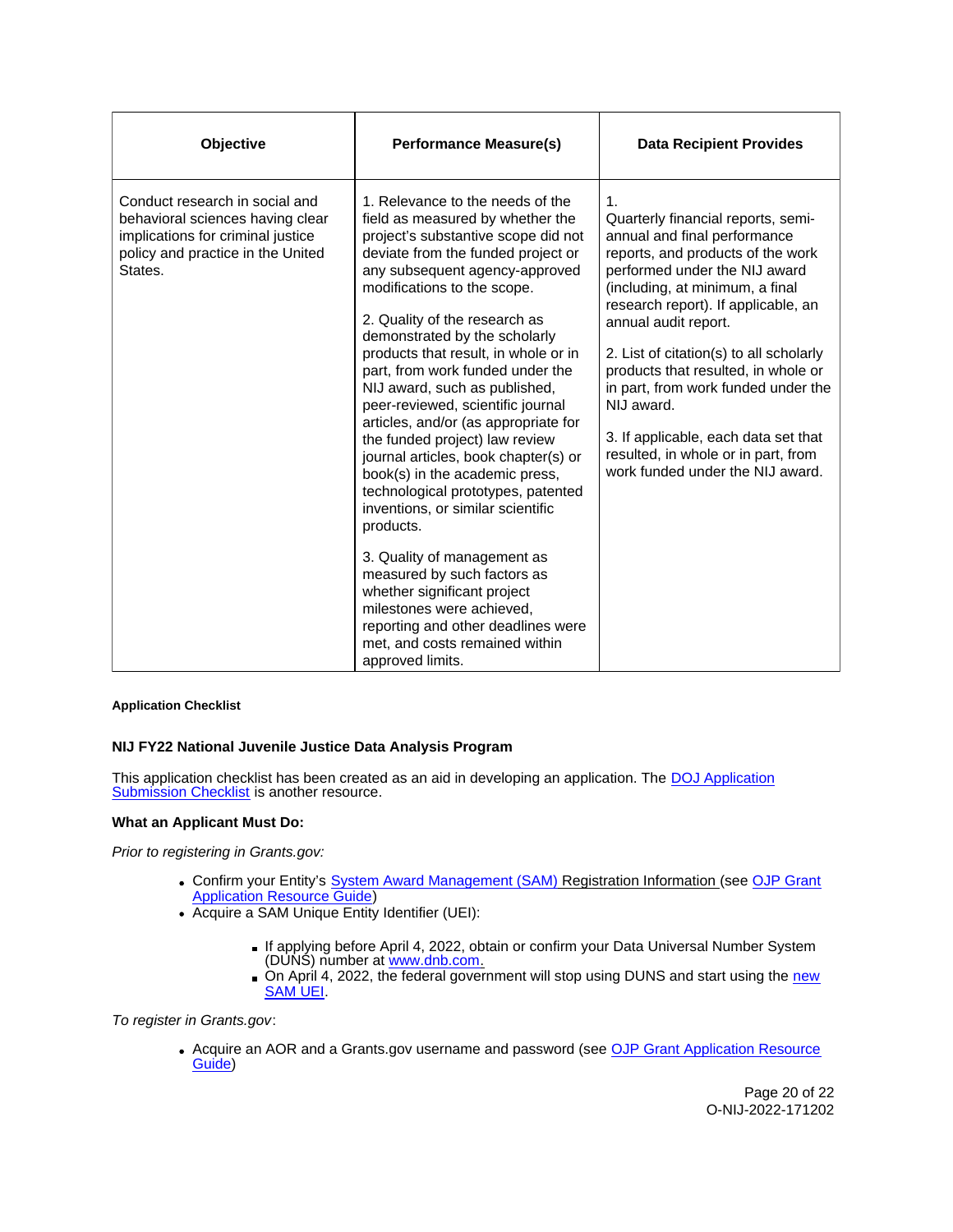Acquire AOR confirmation from the E-Business Point of Contact (E-Biz POC) (see [OJP Grant](https://www.ojp.gov/funding/apply/ojp-grant-application-resource-guide#apply)  [Application Resource Guide\)](https://www.ojp.gov/funding/apply/ojp-grant-application-resource-guide#apply)

To find the funding opportunity:

- Search for the funding opportunity in [Grants.gov](https://Grants.gov) using the opportunity number, Assistance Listing or keyword(s)
- Access the funding opportunity and application package (see Step 7 in the [OJP Grant Application](https://www.ojp.gov/funding/apply/ojp-grant-application-resource-guide#apply)  [Resource Guide\)](https://www.ojp.gov/funding/apply/ojp-grant-application-resource-guide#apply)
- . Sign up for [Grants.gov](https://Grants.gov) email [notifications](https://www.grants.gov/web/grants/manage-subscriptions.html) (optional) (see [OJP Grant Application Resource Guide\)](https://www.ojp.gov/funding/apply/ojp-grant-application-resource-guide#apply)
- Read Important Notice: Applying for Grants in Grants.gov
- Read OJP policy and guidance on conference approval, planning, and reporting available at [ojp.gov/financialguide/DOJ/PostawardRequirements/chapter3.10a.htm](https://ojp.gov/financialguide/DOJ/PostawardRequirements/chapter3.10a.htm) (see [OJP Grant Application](https://www.ojp.gov/funding/apply/ojp-grant-application-resource-guide#prior-approval)  [Resource Guide](https://www.ojp.gov/funding/apply/ojp-grant-application-resource-guide#prior-approval)

### **Overview of Post-Award Legal Requirements:**

Review the "Overview of Legal Requirements Generally Applicable to OJP Grants and Cooperative [Agreements - FY 2022 Awards"](https://www.ojp.gov/funding/explore/legal-overview-awards) in the [OJP Funding Resource Center.](https://www.ojp.gov/funding/explore/legal-overview-awards)

### **Review Scope Requirement:**

The federal amount requested is within the allowable limit(s) of \$2.4M.

**Review Eligibility Requirement:** See cover page.

~~~

#### **Prepare to submit the Application for Federal Assistance standard form (SF)-424 and Disclosure of Lobbying Activities form (SF-LLL)**

- Review Information to complete the Application for Federal Assistance (SF-424) in [Grants.gov](https://Grants.gov)
- Complete Standard Applicant Information (SF-424 information from [Grants.gov\)](https://Grants.gov)
- Submit the **SF-424** and **SF-LLL** in [Grants.gov](https://Grants.gov)

After the SF-424 and SF-LLL submission in [Grants.gov](https://Grants.gov), receive [Grants.gov](https://Grants.gov) email notifications that:

- Submission has been received in [Grants.gov](https://Grants.gov)
- Submission has either been successfully validated or rejected with errors (see OJP Grant Application  $\bullet$ [Resource Guide\)](https://www.ojp.gov/funding/apply/ojp-grant-application-resource-guide#apply)

If no [Grants.gov](https://Grants.gov) receipt and validation, or error notifications are received:

Contact OJP Response Center regarding technical difficulties (see [OJP Grant Application Resource](https://www.ojp.gov/funding/apply/ojp-grant-application-resource-guide#apply)  [Guide\)](https://www.ojp.gov/funding/apply/ojp-grant-application-resource-guide#apply)

Receive email notification to complete application in JustGrants:

Proceed to complete application in JustGrants

### **Content of Application Submission: Critical Application Elements**

The following items are critical application elements required to pass the basic minimum requirements review. If OJP determines that an application does not include the following elements, it will neither proceed to peer review, nor receive further consideration.

- Proposal Narrative
- Budget Worksheet and Budget Narrative (web-based form)
- Curriculum Vitae/Resumes for Key Personnel

~~~

### **Budget and Associated Documentation:**

• Indirect Cost Rate Agreement (if applicable) (see [OJP Grant Application Resource Guide\)](https://www.ojp.gov/funding/apply/ojp-grant-application-resource-guide#indirect-cost)

Financial Management and System of Internal Controls Questionnaire (see [OJP Grant Application](https://www.ojp.gov/funding/apply/ojp-grant-application-resource-guide#fm-internal-controls-questionnaire)